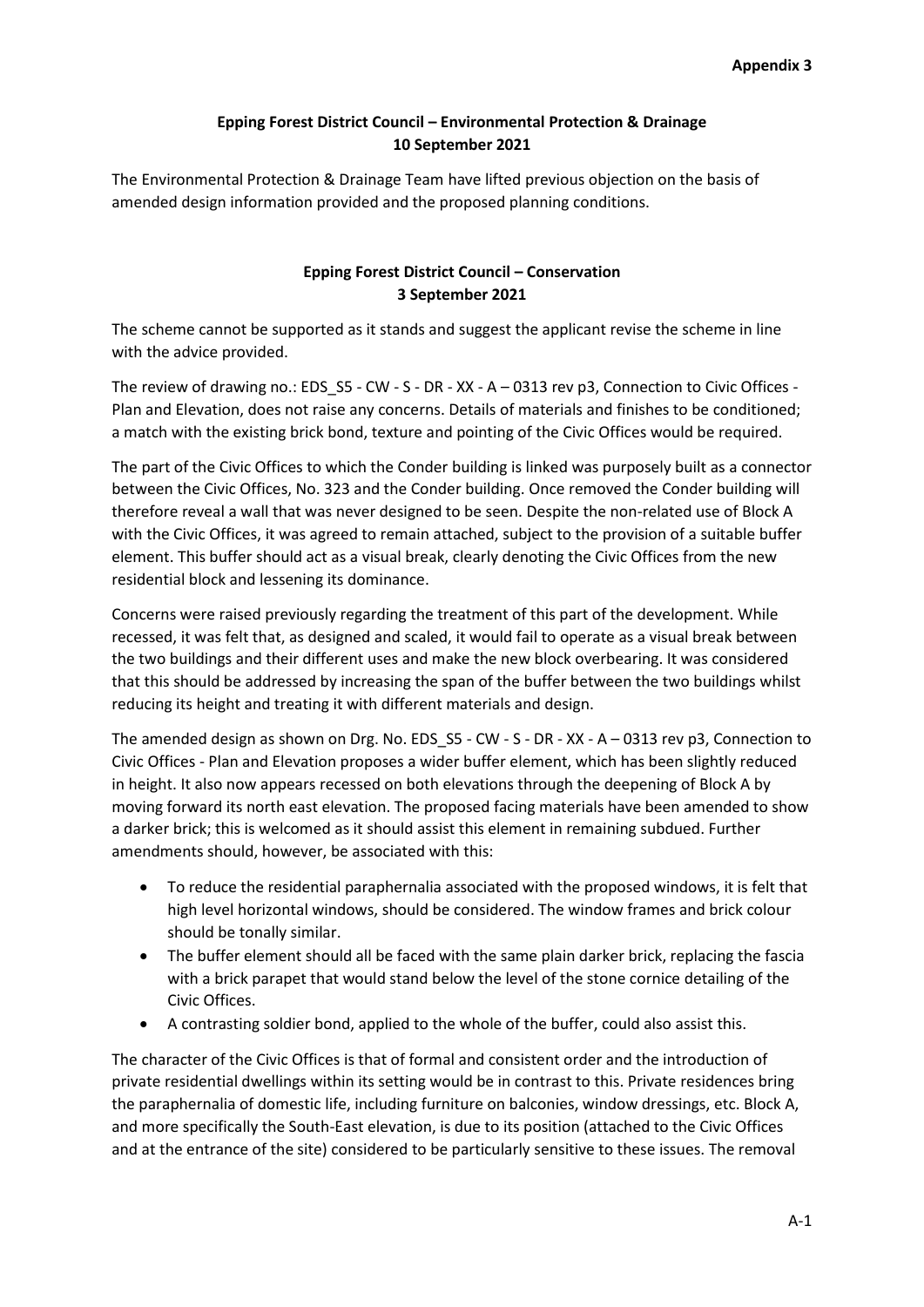of the balconies, directly adjacent to the Civic Offices is considered to be an improvement and this should help contain the impact of any domestic paraphernalia.

Conservation areas should provide opportunities for innovative design approaches that ensure the continuity of the identity of the area, its sense of place and what makes it special. Concerns were raised previously regarding the scale and massing, as well as the generic character of the scheme. As a response to this, the scale of Block B has been reduced and pitched roofs have been introduced on parts of Block A and Block C. The reduction in massing of Block B is welcomed. We acknowledge that the introduction of pitched roofs has been done to soften the sharp angled edges of the new blocks and for them to relate better to their context, however, it is felt that the additional bulk that it creates is counterproductive. Therefore, while the introduction of a pitched roof on Block C could be felt acceptable (lower in scale), it will not be supported for Block A.

The plans show that slates are proposed to be laid on the pitched roofs. In Essex, red plain clay tiles are traditionally laid on 40 / 45 degrees pitched roofs, where slates and pantiles are used on shallower roofs. The proposed pitched roofs, which appear to be of 45 degrees, would therefore be expected to be covered with red plain clay tiles rather than slates, given their steep gradient.

### **Epping Forest District Council – Conservation 28 May 2021**

The principle of the demolition of the Conder building has been agreed at pre-application stage, subject to a sensitive approach for its replacement. As mentioned earlier, the Conder building predates the construction of the Civic Offices and has been specifically excluded from the listing of the Civic Offices at grade II due to its lack of significance.

The review of drawing no.: EDS S5 - CW - S - DR - XX - A – 0313, Connection to Civic Offices - Plan and Elevation, does not raise any concerns. Details of materials and finishes to be conditioned. We assume that the mention "Bricks to match the existing Conder building" is a typo and that it should read "Bricks to match the existing Civic Offices building Please clarify.

The review of drawing no.: 0314, Rev.P1-, Civic Offices Alterations, does not raise any concerns. The removal of the existing stair and stair enclosure is considered noncontentious.

The part of the Civic Offices to which the Conder building is linked was purposely built as a connector between the Civic Offices, No. 323 and the Conder building. Once removed the Conder building will therefore reveal a wall that was never designed to be seen. Despite the non-related use of Block A with the Civic Offices, it was agreed to remain attached, subject to the provision of a suitable buffer element. This buffer should act as a visual break, clearly denoting the Civic Offices from the new residential block and lessening its dominance.

The proposed buffer element is, while well recessed, extremely narrow and almost meets the eaves of the Civic Offices building. It is felt that, as designed and scaled, it will fail to operate as a visual break between the two buildings and their different uses, and will make the new block overbearing. It is considered that this should be addressed by increasing the span of the buffer between the two buildings while reducing its height and treating it with more contrasting materials.

Alternatively, the visual separation of the two buildings could be achieved by a physical break. Careful consideration would therefore have to be given to the treatment of the revealed wall in order to provide it with enough presence to become the new end wall of the listed building. Existing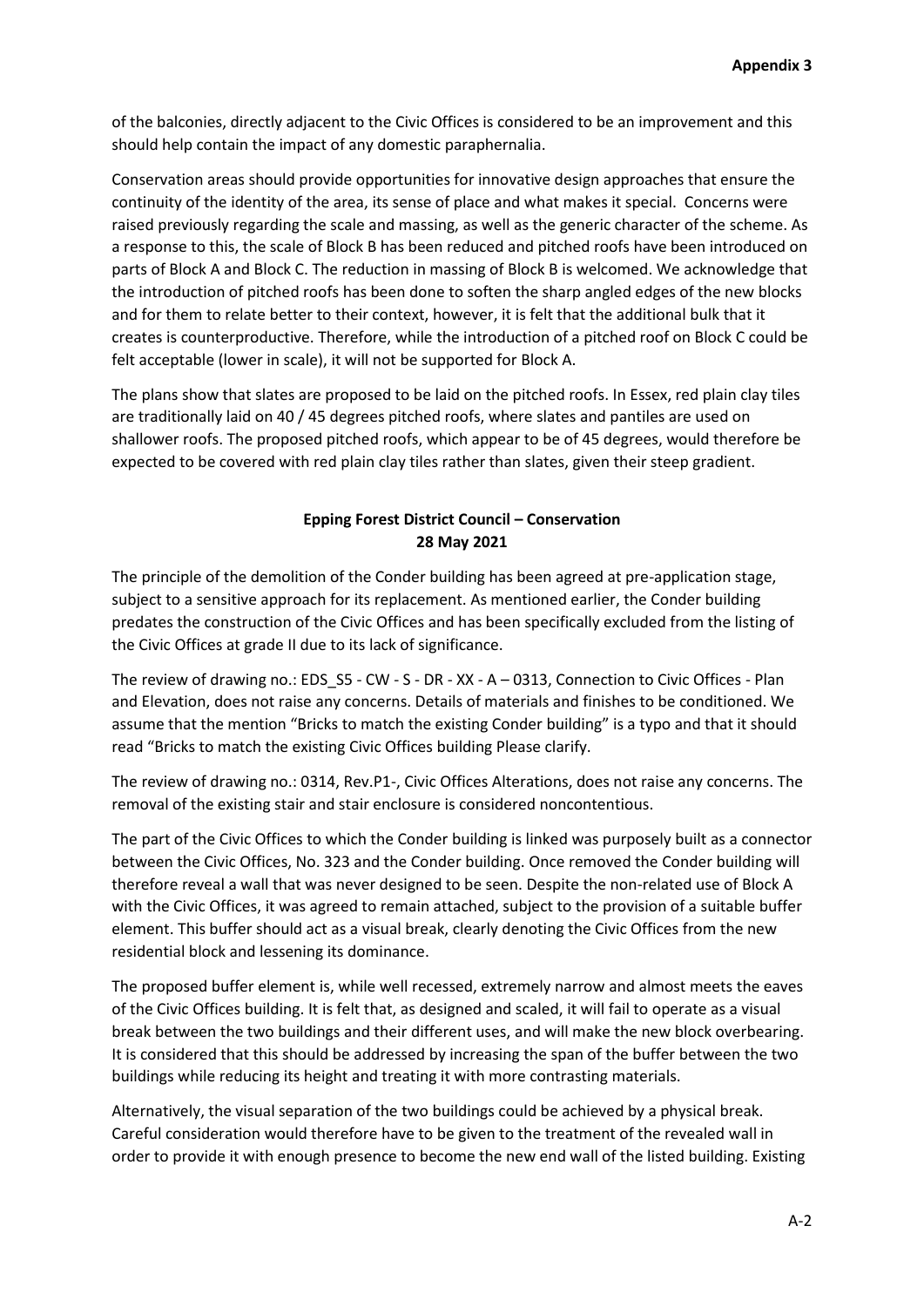architectural references should inform the design. The end wall (south elevation) of Block A would then need to reflect this new relationship.

The character of the Civic Offices is that of formal and consistent order and the introduction of private residential dwellings within its setting would be in contrast to this. Private residences bring the paraphernalia of domestic life, including furniture on balconies, window dressings, etc. Block A and more specifically the South-East elevation is, due to its position (attached to the Civic Offices and at the entrance of the site) considered to be particularly sensitive to these issues. The treatment of the balconies, now enclosed and no longer projecting, is considered to be an improvement as it should contain the impact of any domestic paraphernalia.

The proposed layout, massing, building forms and detailing of the new residential buildings is felt to result in a very generic scheme, failing to reflect the distinctive character and appearance of the Epping Conservation Area. Conservation areas should provide opportunities for innovative design approaches that ensure the continuity of the identity of the area, its sense of place and what makes it special. For example, while the strong presence of bricks as facing materials has been recognised, the distinctiveness of the roof scape appears to have been missed. The different roofing materials in the conservation area create a varied and interesting roofscape; particularly along the north western side of the High Street. Here it largely consists of steeply pitched handmade red clay tile roofs at different heights with several gables, chimneys and dormer windows breaking the roofline at intervals. Further consideration should therefore be given to the design at roof level.

In line with the above, we cannot support the scheme as it stands and suggest the applicant revise the scheme in line with the advice given in these comments.

# **NHS – West Essex CCG 14 July 2021 / Revised 12/10/21**

Existing Healthcare position proximate to the Planning Application site

The proposed developments [EPF/0918,0918,0919/21] are likely to have an impact on the services of 2 GP practices operating within the vicinity of the application sites. These GP practices do not have capacity for the additional growth resulting from these developments and cumulative growth in the area.

The proposed developments will likely have an impact on the NHS funding programme for the delivery of primary healthcare provision within this area and specifically within the health catchment of the developments. West Essex CCG would therefore expect these impacts to be fully assessed and mitigated.

#### Review of Planning Application

West Essex CCG acknowledge that the planning applications do include a Health Impact Assessment (HIA), however this does not appear to recognise that a capital contribution may be required to mitigate the primary healthcare impacts arising from the proposed developments.

Assessment of development impact on existing healthcare provision

The existing GP practices do not have capacity to accommodate the additional growth resulting from the proposed developments. The developments could generate approx. 648 residents and subsequently increase demand upon existing constrained services.

The developments would have an impact on primary healthcare provision in the area and its implications, if unmitigated, would be unsustainable. The proposed developments must therefore, in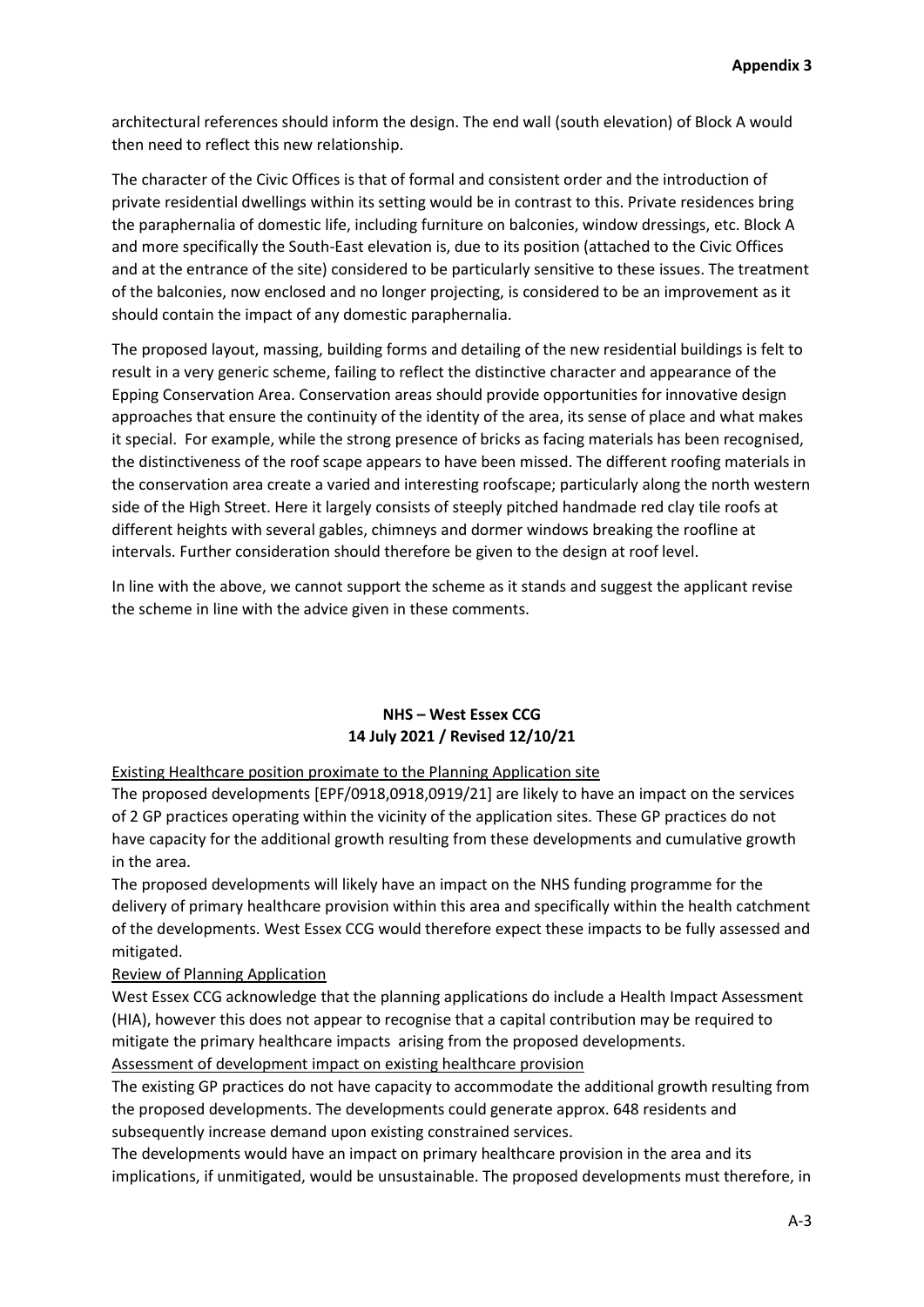order to be considered under presumption 'in favour of sustainable development' advocated in the National Planning Policy Framework, provide appropriate levels of mitigation.

Healthcare needs arising from the proposed development

The intention of West Essex CCG is to promote Primary Healthcare Hubs with co-ordinated mixed professionals.

The developments would give rise to a need for improvements to capacity, in line with the emerging CCG estates strategy, by way of an extension, refurbishment, reconfiguration or potential relocation for the benefit of the patients at Limes Medical Centre; a proportion of the cost of which would need to be met by the developer.

A developer contribution will be required to mitigate the impact of these proposals. West CCG calculates the level of contribution required, in this instance £131,850 [for EPF/0917,0918,0919/21].. Payment should be made before the development commences.

West Essex CC therefore requests that this sum be secured through a planning obligation linked to any grant of planning permission, in the form of a S106 planning obligation.

Assuming that the above is considered in conjunction with the current application process, West Essex CCG would not wish to raise an objection to the proposed developments.

# **Epping Town Council 27 August 2021**

Committee object to this application.

The Committee acknowledged receipt of the amended plans but cannot see what changes specifically have been made to address the previous comments from the Committee. The Committee still stands by their previous comments. Whilst the Committee acknowledges and welcomes the mixed residential accommodation development of this part-brownfield site, there are some issues with the proposal.

The design of the layout needs to be looked at and how these three storey blocks will affect the nearby residential roads in a Conservation Area. Located on Buttercross Lane and Homefield Close in particular, there are two-storey and bungalow properties with direct loss of amenity including overlooking, loss of privacy and sunlight for one property which borders the site.

The Committee welcome the retention of the pond on the development. However, the Committee have concerns as regards public safety in the environs around the pond.

The development includes the loss of a number of matures trees and replacement trees being proposed are as small as 20cm-25cm. The Committee also disagree with the possible removal of hedgerow by the car park which will also affect the local wildlife. The proposed green infrastructure is not sustainable and is a token gesture. The green infrastructure needs to take into account the procurement of greenery, its appropriateness for the site and the future aftercare needed. There is also the issue of insufficient car parking for the number of residential units and no provision for visitor parking from this scheme will put additional pressures on the surrounding roads.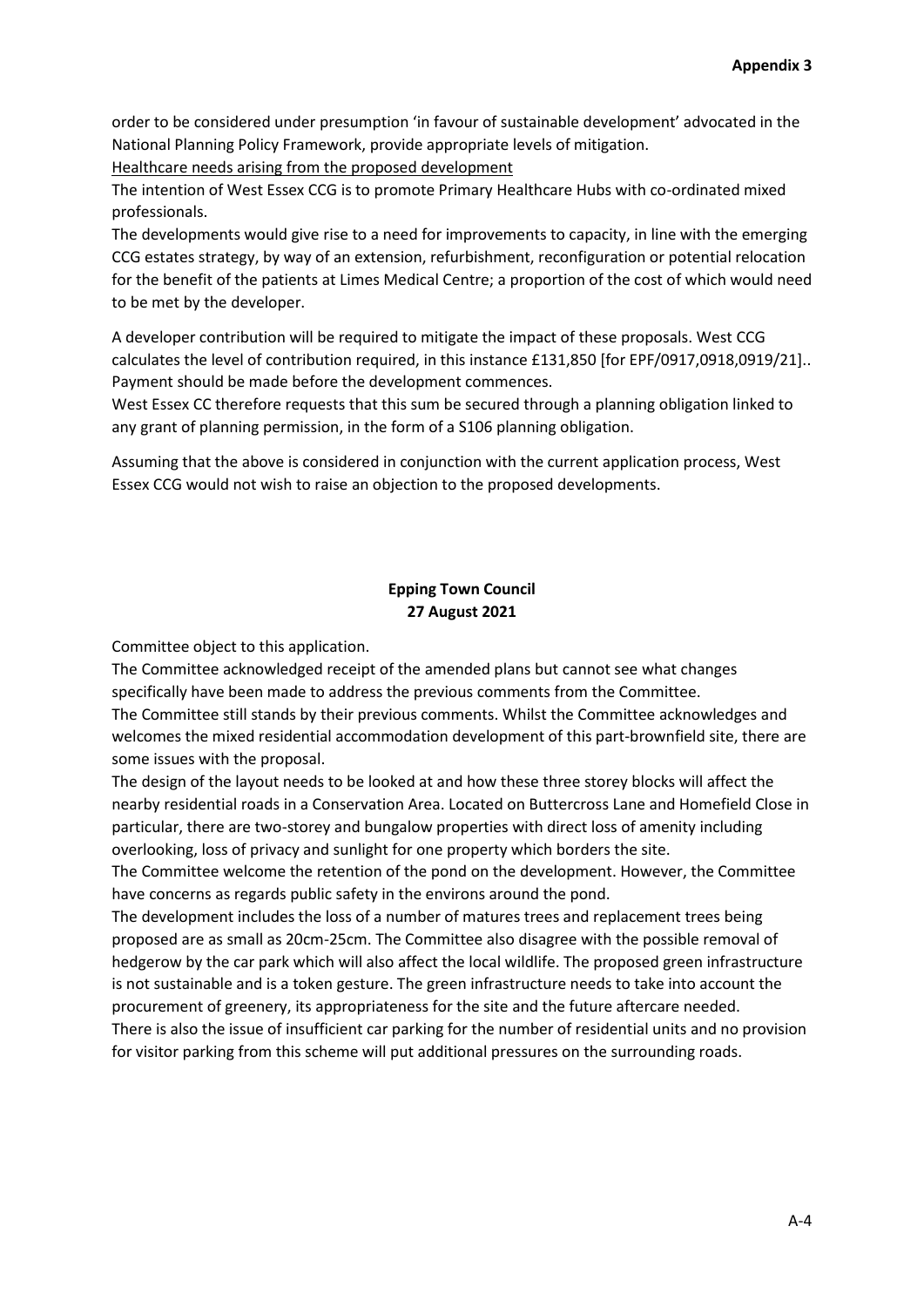# **Epping Town Council 14 May 2021**

Committee object to this application.

While the Committee acknowledge and welcomes the mixed residential accommodation development of this part-brownfield site, there are some issues with the proposal. The Committee acknowledge receipt of the two neighbour objections as well as objections from the Epping Society. The design of the layout needs to be looked at and how these three storey blocks will affect the nearby residential roads in a Conservation Area. Located on Buttercross Lane and Homefield Close in particular, there are two-storey and bungalow properties with direct loss of amenity including overlooking, loss of privacy and sunlight for one property which borders the site.

The Committee welcome the retention of the pond on the development. However, the Committee have concerns as regards public safety in the environs around the pond.

The development includes the loss of a number of mature trees and replacement trees being proposed are as small as 20cm – 25cm. The Committee also disagree with the possible removal of the hedgerow by the car park which will also affect the local wildlife. The proposed green infrastructure is not sustainable and is a token gesture. The green infrastructure needs to take into account the procurement of greenery, its appropriateness for the site and the future aftercare needed.

There is also the issue of insufficient car parking for the number of residential units and no provision for visitor parking being proposed on the site. There are severe parking issues in Epping and the insufficient parking from this scheme will put additional pressures on the surrounding roads.

Relevant policies: CP1 (ii), CP2 (iv), DBE1, DBE2, DBE4, DBE5, DBE6, DBE9, LL7 (ii) & (iii), LL10 (i) & (ii), ST6. (Local Plan 1998 & Alterations 2006) DM2, DM5, DM9A, DM10 (Emerging Local Plan). NPPF paras 8, 9, 124, 127, 180.

Epping Town Council confirm they will attend and speak at Plans East to object to this proposal.

# **Essex County Council – Development and Flood Risk 16 July 2021**

Having reviewed the Flood Risk Assessment and the associated documents which accompanied the planning application, we wish to issue a holding objection to the granting of planning permission based of the following:

- Urban creep a 10% allowance for urban creep needs to be included
- Water treatment the swales have not been included on the drainage plan
- Drainage strategy it is recommended to include all the drainage and conveyance features to demonstrate how the runoff from the western side of the development would be managed
- Construction drawings these need to be provided for all elements of the surface water drainage system including the permeable paving and flow control. This can be conditions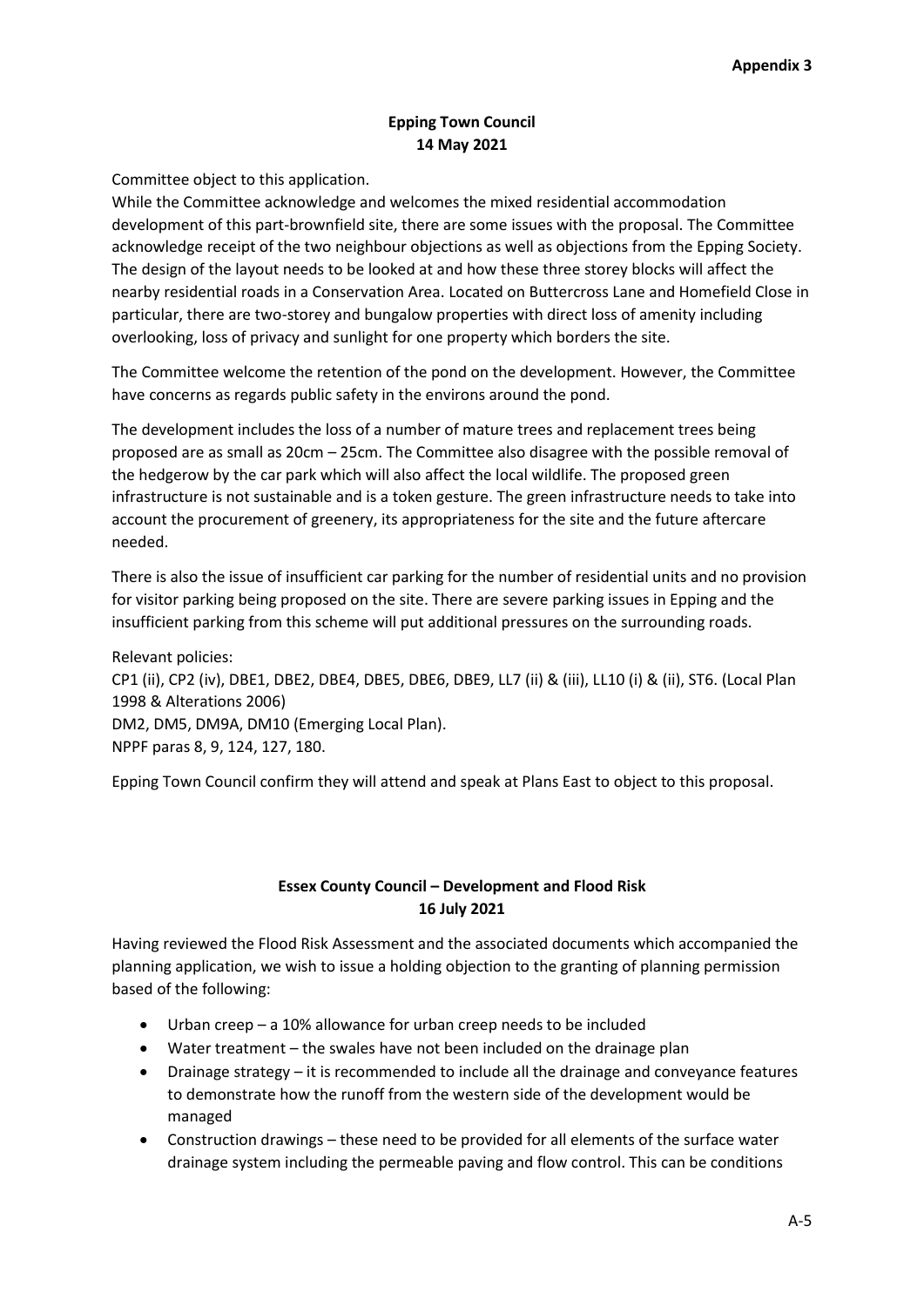- Exceedance routes this needs to be provided and can be conditioned
- Infiltration testing this needs to be provided to demonstrate this is not a viable option and it can be condition

# **Essex County Council – Development and Flood Risk 11 May 2021**

Having reviewed the Flood Risk Assessment and the associated documents which accompanied the planning application, we wish to issue a holding objection to the granting of planning permission based on the following:

- Urban creep a 10% allowance for urban creep needs to be included.
- Water treatment the swales have not been included on the drainage plan it is not clear how water coming off the road is being treated.
- Construction drawings these need to be provided for all elements of the surface water drainage system including the permeable paving and flow control
- Exceedance routes need to be provided.
- Infiltration testing needs to be provided to demonstrate this is not a viable option.

We also have the following advisory comments:

We strongly recommend looking at the Essex Green Infrastructure Strategy to ensure that the proposals are implementing multifunctional green/blue features effectively.

# **Epping Forest District Council – Air Quality 14 July 2021**

I have reviewed the Air Quality Assessment produced by Phlorum in support of this application. On the proviso that the applicant's traffic and sustainability assessment are approved with no further amendments required from the relevant teams at EFDC and ECC, I accept the conclusion of the submitted Air Quality Assessment.

# **Essex County Council – Highways 13 July 2021**

The Highway Authority has assessed the application and submitted information, vsited the site, and has concluded that in highway terms it is not contrary to national and local highway and transportation policy and current safety criteria.

The Transport Assessment has analysed the impact of the traffic generation, to the satisfaction of the Highway Authority, and is not considered to have a significant or severe impact on this location, or on the wider highway network. Given the previous office use, and the low parking provision, the proposal will generate fewer trips than the existing use.

Furthermore, the applicant is improving the existing environment for walking and cycling, as well as providing improved bus facilities along the High Street, that will help encourage more use of sustainable transport options to and from the site, and help reduce the resilience on the private motor vehicle.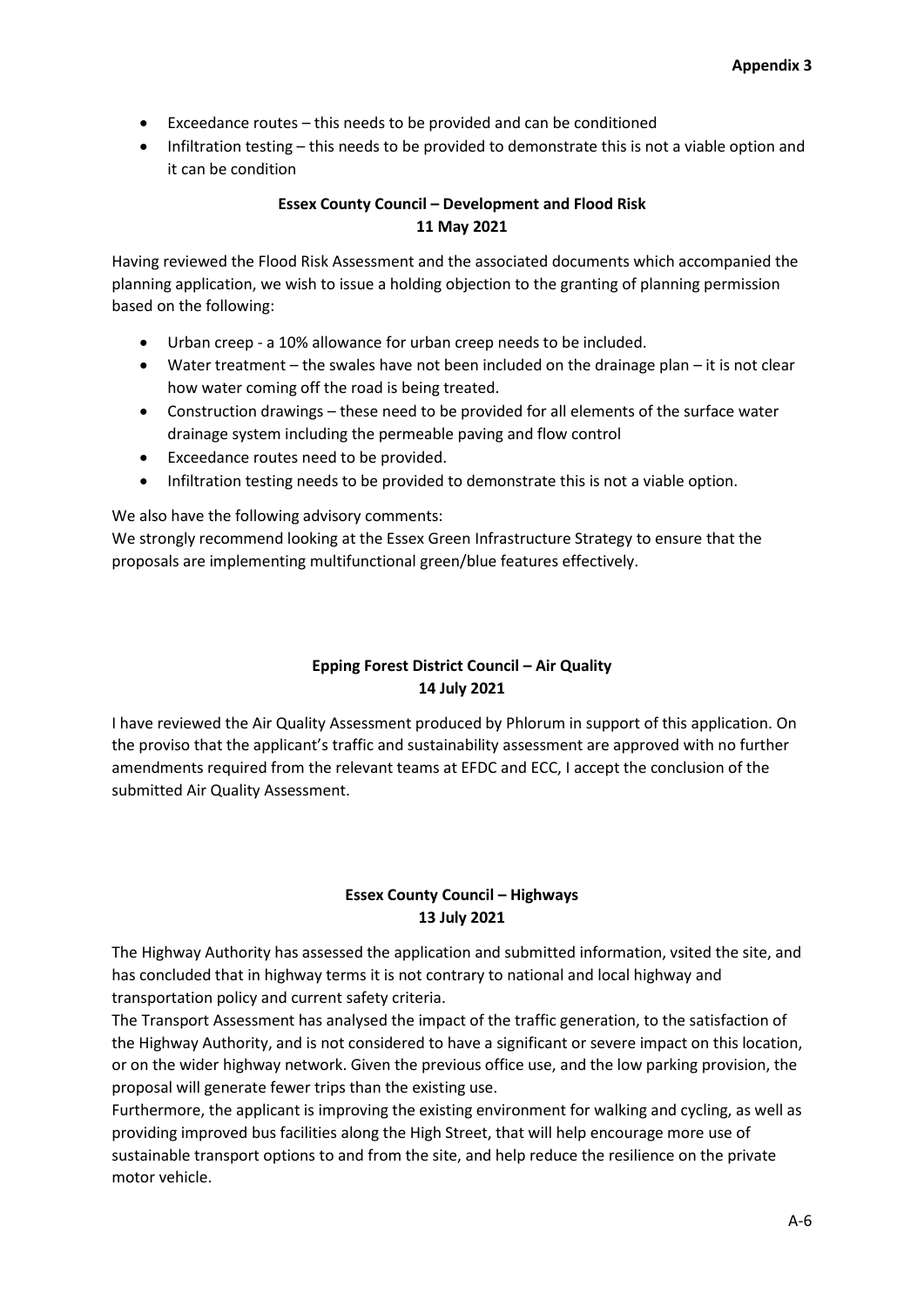Consequently, the Highways Authority has concluded that the proposal will not be detrimental to highway safety, capacity or efficiency.

# **Epping Forest District Council – Affordable Housing 14 May 2021**

Level of Affordable Housing:

Since this development proposes 45 units, the applicant will need to provide at least 18 of the overall number of homes as affordable housing. The Planning Statement attached with this application showed that 18 affordable housing units are proposed on the site, this meets the Local Plan (SV) requirements in terms of numbers of units.

# Tenure, Mix & Design:

The District Council expects new housing developments to include a range of house types and sizes to address local need including downsizing. The Local Plan (SV) requires the affordable housing provision to be integrated into the wider development to create mixed and balanced communities, therefore, the housing mix should reflect the types, sizes and the overall number of habitable rooms in the development and for completeness, reflect the local need.

As indicated above, the expectation is that new housing developments should deliver a range house types and sizes to address local need. I note from the accommodation schedule provided for the proposed housing mix for the development does not specify the housing mix for the affordable housing offer. It is important to understand the housing mix and it should be reflective of the broader development thus ensure that the development creates a mixed and balanced community.

Further, it should be noted that the following are not required for affordable housing, therefore, should not be included within the mix for the affordable housing:

- Studio flats
- 1 bed 1-person unit
- Properties larger than 3 bedrooms; although these may be provided where necessary in accordance with local need.
- Garages

The applicant should note that the Council's Shared Ownership Policy requires at least 75% of the affordable housing to be provided as affordable rented housing, and no more than 25% to be provided as shared ownership.

Further, the Council's Local Plan (Submission Version) 2017 sets out required design and quality requirements for new housing developments including space standards. Policy DM10-Housing Design and Quality requires all new housing development to meet or exceed the Nationally Described Space Standards.

The composite plans and drawings attached with this application showed some inconsistences with the unit sizes. Given this, it will be useful that the unit sizes are reviewed to ensure that all the units comply with the relevant space standard.

In addition, all new housing is also required to meet the accessible and adaptable homes standards as defined by the current Building Regulations and mixed tenure residential developments must be designed to be 'tenure blind' to ensure homes across tenures are indistinguishable from one another in terms of quality of design, space standards and building materials.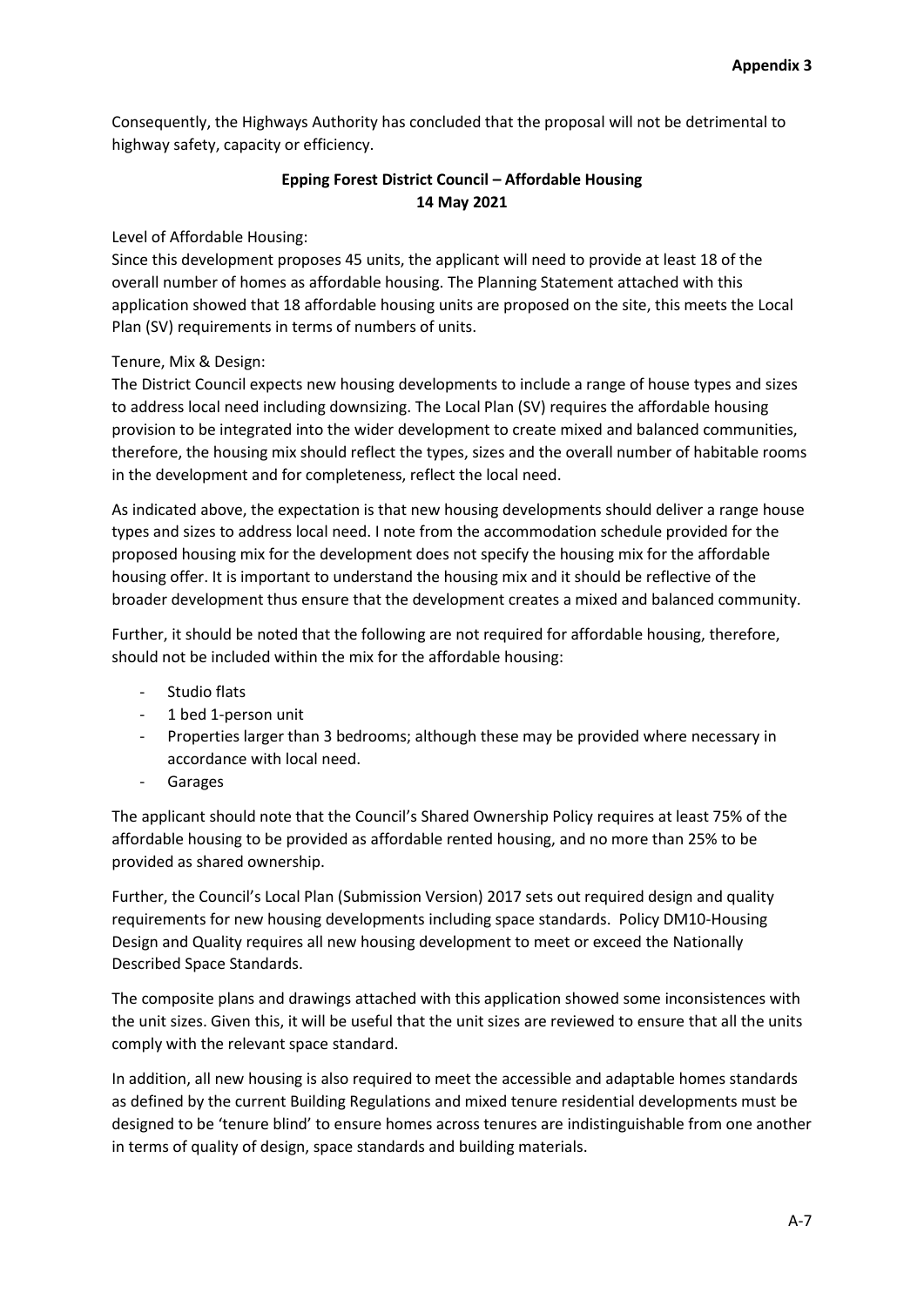# Delivery of Affordable Housing:

Epping Forest District Council (EFDC) are a part of a housing partnership with some preferred registered providers as detailed below, however EFDC are equally open to discussions regarding Affordable Housing provisions within the District, therefore welcome development proposals directly.

- B3Living
- CHP
- Habinteg
- Hastoe Housing Association
- Legal and General Affordable Housing
- Moat Housing Group
- Network Homes
- Epping Forest District Council (EFDC)

The applicant may want to contact one or more of the above to discuss the delivery of the affordable housing offer including the sale price. We encourage early engagement with these partners and any offer and funding should be factored into the applicant's financial viability assessment. I have, therefore, attached their contact details, which can be provided to the applicant.

Although, this proposed development incorporates flats it is acknowledged that a portion of the service charge applicable to the scheme will be shared with the partner who then passes that to their tenants and shared-owners, however, it is useful to ensure that the service charge payable is affordable and continues to be affordable for future tenants and shared-owners.

The landowner should note that the purchase price, even if agreed through a competitive process amongst the partners, would be much lower than the open market value, and reflects the net present value (NPV) of the affordable housing based on the difference between the income the housing association receives from (subsidised) rents (and any grant) over a period of time and the costs of purchase, management, maintenance, loan interest payments and other costs over the same period of time.

It should also be noted that the service charges would not be subsidised in any way.

#### Recommendations:

As currently presented, apart from any other planning reasons that may apply, and subject to meeting the detailed requirements for affordable housing delivery set out above, I can support the application from an affordable housing point of view. However, it is necessary that we have clarity on the affordable housing mix and the unit sizes including the tenure split. Also, that we continue to be involved in further discussions regarding the affordable housing offer.

# E**ssex County Council – Ecology 12 May 2021**

No objection subject to securing

a) A proportionate financial contribution towards Epping Forest SAC Mitigation Strategy and

b) biodiversity mitigation and enhancement measures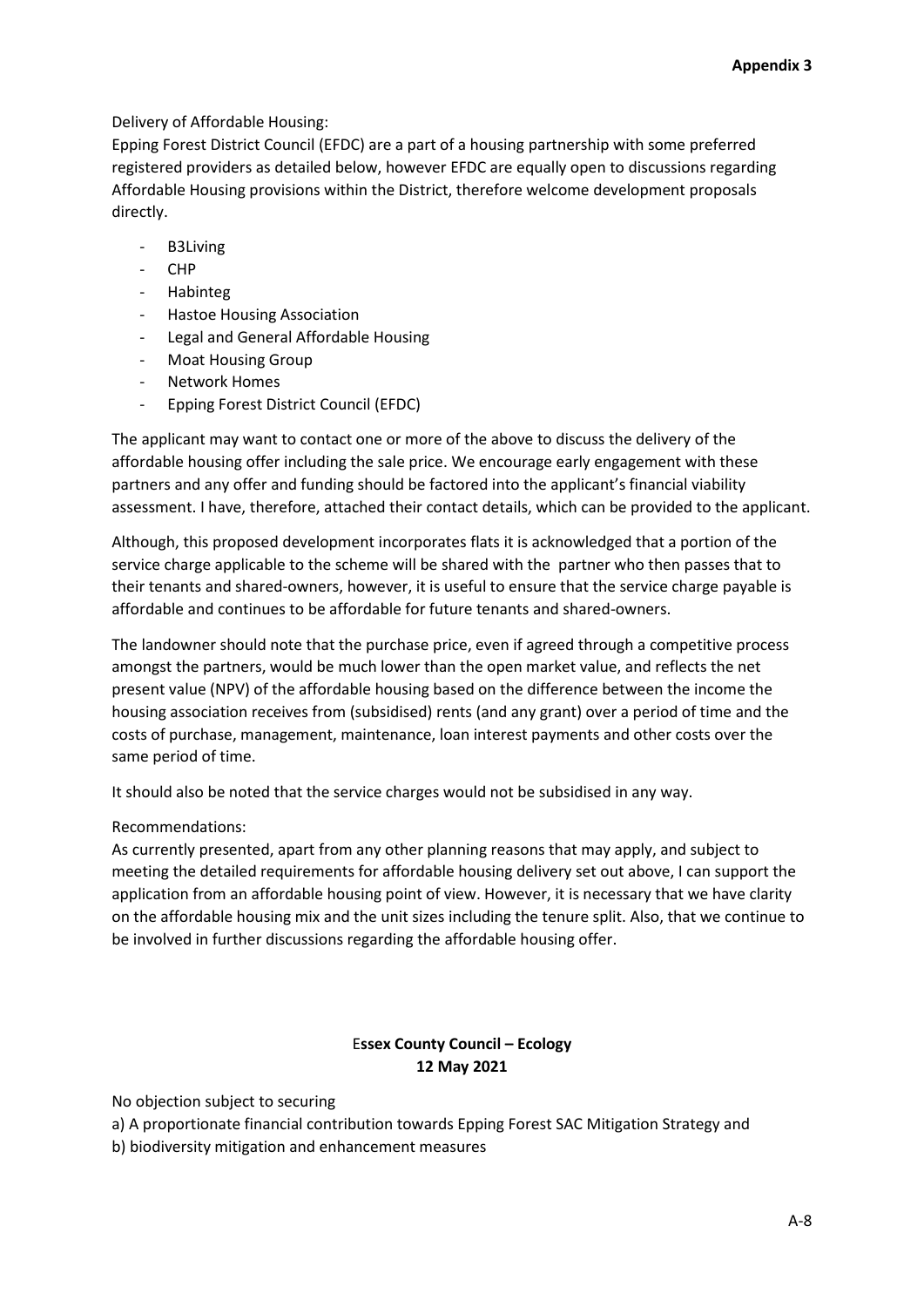### Summary

The site is within the 6.2km Zone of influence (ZoI) for the emerging Epping Forest SAC Mitigation Strategy (within which residents of new housing are likely to regularly visit relevant designated sites for recreation) and the development is relevant to Natural England's advice to the LPA. We therefore advise that the LPA will need to prepare a HRA Appropriate Assessment record for this development and secure a proportionate financial contribution towards visitor management measures as mitigation for recreational disturbance. This contribution needs to be secured by a legal agreement. Subject to this mitigation, the LPA can conclude no adverse effect on the integrity of Epping Forest SAC.

We are satisfied that the single native hedgerow present around the northern boundary of the Site is to be retained as part of the proposals. This hedgerow is predominantly made up of native species and is identified as being a Priority habitat. Therefore, the LPA has a biodiversity duty to conserve this hedgerow.

We are further satisfied the pond within the Site is to be retained as part of the proposals. Great Crested Newt (European Protected Species) were identified as being present within this pond. We are satisfied with the precautionary measures for Great Crested Newts identified within the Environmental Impact Assessment. We note works are not currently planned within the terrestrial or aquatic habitat, however any works that are required (e.g. temporary works to the wall) within this area will need to be carried out under a strict method statement, and appropriate European Protected Species Mitigation licence. Therefore, we recommend that a Method Statement for Great Crested Newts should be secured as a condition of any consent.

We are satisfied that there is sufficient ecological information available for determination. This provides certainty for the LPA of the likely impacts on protected and Priority species & habitats and, with appropriate mitigation measures secured, the development can be made acceptable.

The mitigation measures identified in the Epping Forest Environmental Impact Assessment should be secured and implemented in full. This is necessary to conserve and enhance protected and Priority Species. This includes precautionary measures for common toad, hedgehogs (including gaps in fencing), and nesting birds.

The Environmental Impact Assessment - recommends a Construction Environmental Management Plan (CEMP) Biodiversity should be produced with input from a professional ecologist. The CEMP Biodiversity should describe ecology mitigation works and should set out standard pollution prevention and dust control measures to be implemented during site clearance and construction works. This should also include appropriate management of trenches, waste and materials storage, and protection of boundary features (including suitable tree and hedgerow protection).

We support the proposed reasonable biodiversity enhancements, which have been recommended to secure measurable net gains for biodiversity, as outlined under Paragraph 170d of the National Planning Policy Framework 2019. This includes a biodiversity roof, five bird nesting boxes installed on site and new planting. The reasonable biodiversity enhancement measures should be outlined within a Biodiversity Enhancement Strategy and should be secured as a condition of any consent.

The Environmental Impact Assessment has also advised the management and monitoring prescriptions of each habitat should be secured within a Landscape and Ecological Management Plan. This should out details of how retained and created habitats (including the retained native hedgerows) will be managed and how the pond and surrounding terrestrial habitat (scrub/ grassland mosaic) will be managed for Great Crested Newt and other amphibians. Furthermore the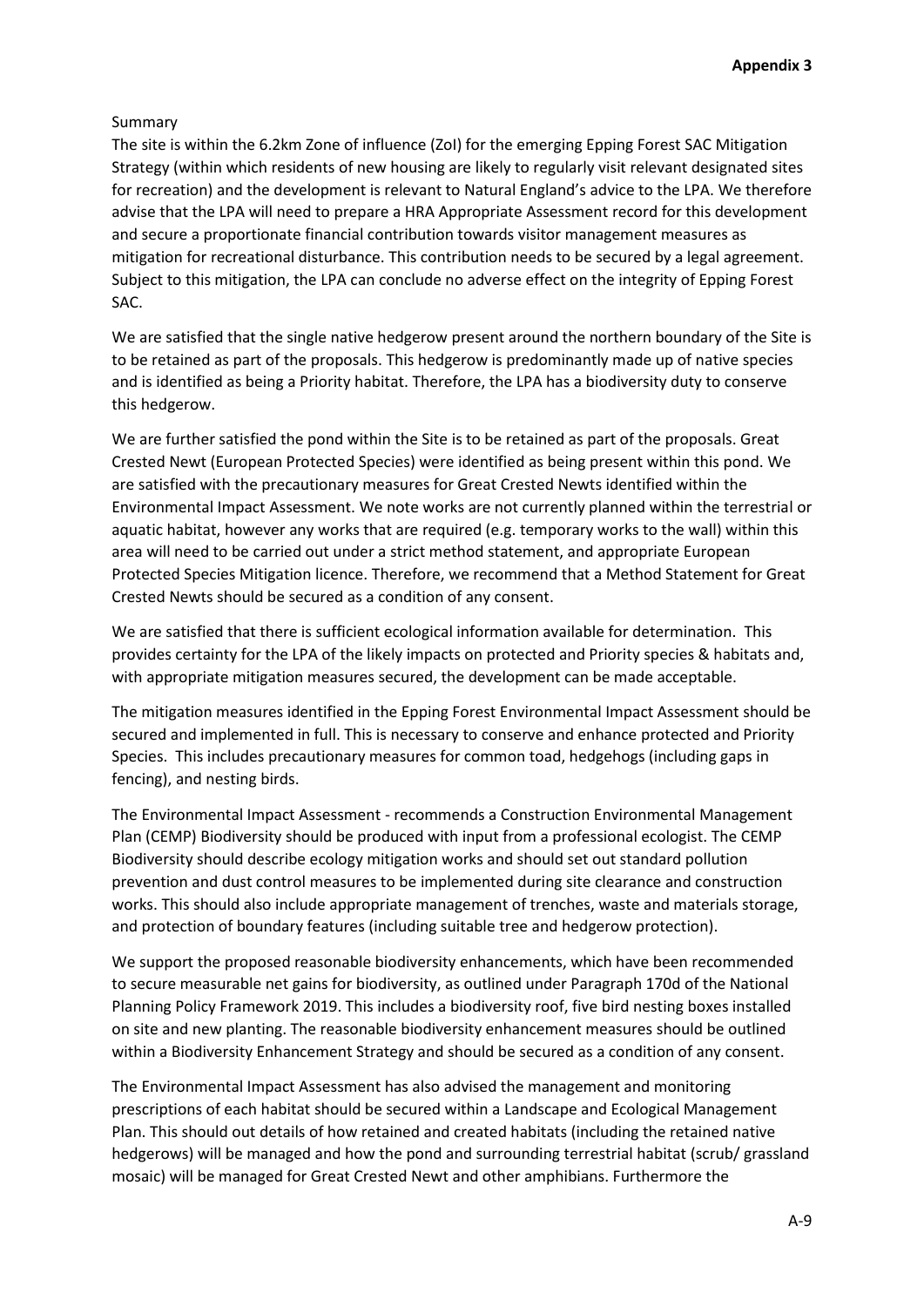Environmental Impact Assessment recommends an information board should be put up to inform residents of the importance of the retained wildlife areas, the species they may see and how they can help conserve these areas, including discouraging fly-tipping or the introduction of invasive species. This will enable LPA to demonstrate its compliance with its statutory duties including its biodiversity duty under s40 NERC Act 2006.

Impacts will be minimised such that the proposal is acceptable subject to the conditions below based on BS42020:2013.

Submission for approval and implementation of the details below should be a condition of any planning consent.

Recommended conditions:

#### 1. **ACTION REQUIRED IN ACCORDANCE WITH ECOLOGICAL APPRAISAL RECOMMENDATIONS**

"All mitigation and enhancement measures and/or works shall be carried out in accordance with the details contained in the Environmental Impact Assessment - Residential Sites Chapter 6 - Ecology and Biodiversity (Stephenson-halliday, March 2021) as already submitted with the planning application and agreed in principle with the local planning authority prior to determination."

**Reason**: To conserve and enhance Protected and Priority species and allow the LPA to discharge its duties under the Conservation of Habitats and Species Regulations 2017 (as amended), the Wildlife & Countryside Act 1981 as amended and s40 of the NERC Act 2006 (Priority habitats & species).

# 2. **PRIOR TO COMMENCEMENT: CONSTRUCTION ENVIRONMENTAL MANAGEMENT PLAN (BIODIVERSITY)**

A construction environmental management plan (CEMP: Biodiversity) shall be submitted to and approved in writing by the local planning authority following the recommendations made within the Environmental Impact Assessment - Residential Sites Chapter 6 - Ecology and Biodiversity (Stephenson-halliday, March 2021).

The CEMP (Biodiversity) shall include the following.

a) Risk assessment of potentially damaging construction activities.

b) Identification of "biodiversity protection zones".

c) Practical measures (both physical measures and sensitive working practices) to avoid or reduce impacts during construction (may be provided as a set of method statements) – This should include a Method Statement for Great Crested Newts

d) The location and timing of sensitive works to avoid harm to biodiversity features.

e) The times during construction when specialist ecologists need to be present on site to oversee works.

f) Responsible persons and lines of communication.

g) The role and responsibilities on site of an ecological clerk of works (ECoW) or similarly competent person.

h) Use of protective fences, exclusion barriers and warning signs.

The approved CEMP shall be adhered to and implemented throughout the construction period strictly in accordance with the approved details, unless otherwise agreed in writing by the local planning authority

**Reason**: To conserve protected and Priority species and allow the LPA to discharge its duties under the Conservation of Habitats and Species Regulations 2017 (as amended), the Wildlife & Countryside Act 1981 as amended and s40 of the NERC Act 2006 (Priority habitats & species).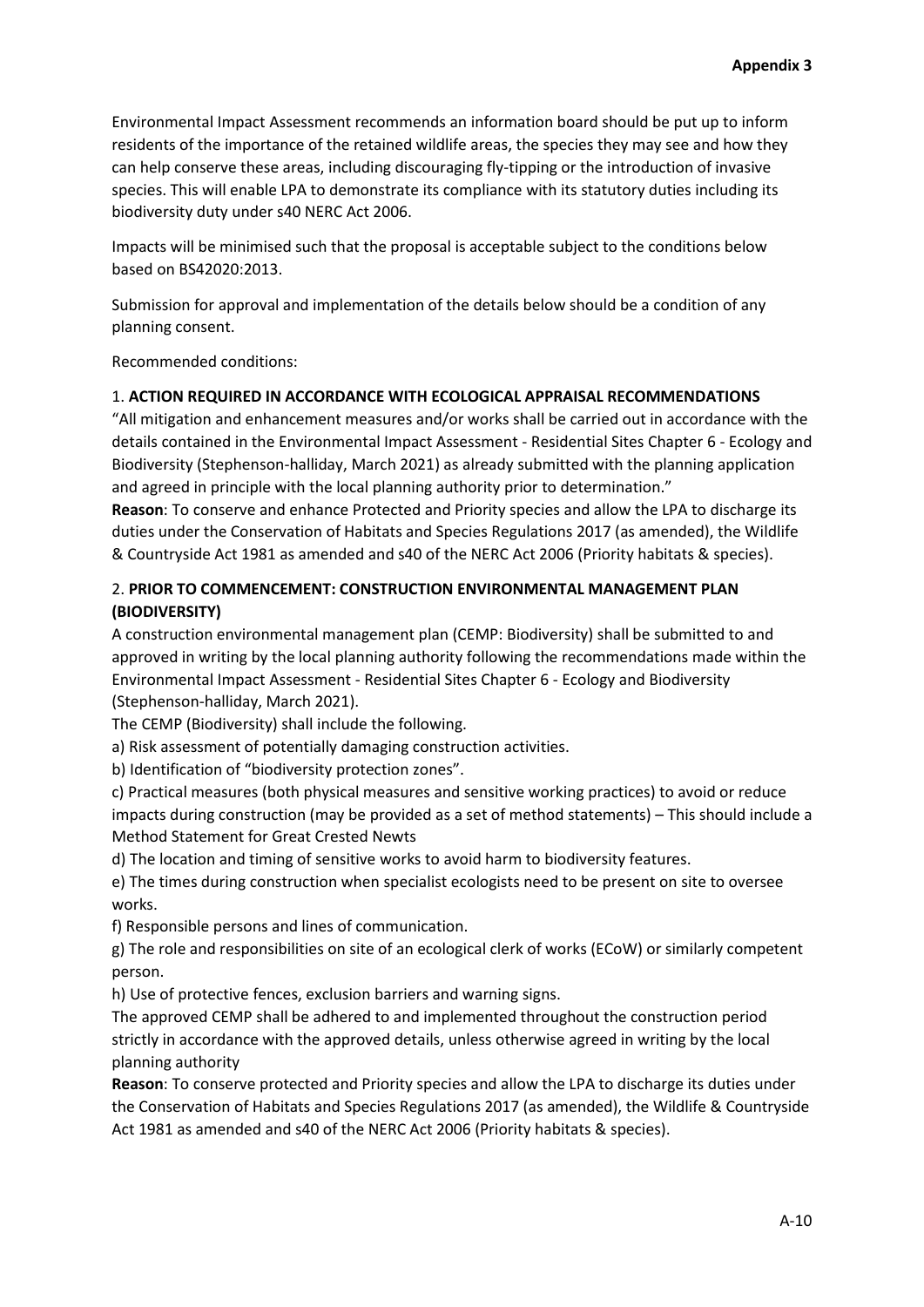## 3. **PRIOR TO SLAB LEVEL: BIODIVERSITY ENHANCEMENT STRATEGY**

"A Biodiversity Enhancement Strategy for protected and Priority species shall be submitted to and approved in writing by the local planning authority.

The content of the Biodiversity Enhancement Strategy shall include the following:

a) Purpose and conservation objectives for the proposed enhancement measures;

b) detailed designs to achieve stated objectives;

c) locations of proposed enhancement measures by appropriate maps and plans;

d) persons responsible for implementing the enhancement measures;

e) details of initial aftercare and long-term maintenance (where relevant).

The works shall be implemented in accordance with the approved details and shall be retained in that manner thereafter."

**Reason**: To enhance Protected and Priority Species/habitats and allow the LPA to discharge its duties under the NPPF 2019 and s40 of the NERC Act 2006 (Priority habitats & species).

### 4. **PRIOR TO OCCUPATION: LANDSCAPE AND ECOLOGICAL MANAGEMENT PLAN**

"A Landscape and Ecological Management Plan (LEMP) shall be submitted to, and be approved in writing by, the local planning authority prior occupation of the development.

The content of the LEMP shall include the following:

a) Description and evaluation of features to be managed.

b) Ecological trends and constraints on site that might influence management.

c) Aims and objectives of management.

d) Appropriate management options for achieving aims and objectives.

e) Prescriptions for management actions.

f) Preparation of a work schedule (including an annual work plan capable of being rolled forward over a five-year period).

g) Details of the body or organisation responsible for implementation of the plan.

h) Ongoing monitoring and remedial measures.

The LEMP shall also include details of the legal and funding mechanism(s) by which the long-term implementation of the plan will be secured by the developer with the management body(ies) responsible for its delivery. The plan shall also set out (where the results from monitoring show that conservation aims and objectives of the LEMP are not being met) how contingencies and/or remedial action will be identified, agreed and implemented so that the development still delivers the fully functioning biodiversity objectives of the originally approved scheme. The approved plan will be implemented in accordance with the approved details."

**Reason**: To allow the LPA to discharge its duties under the Conservation of Habitats and Species Regulations 2017 (as amended), the Wildlife & Countryside Act 1981 as amended and s40 of the NERC Act 2006 (Priority habitats & species)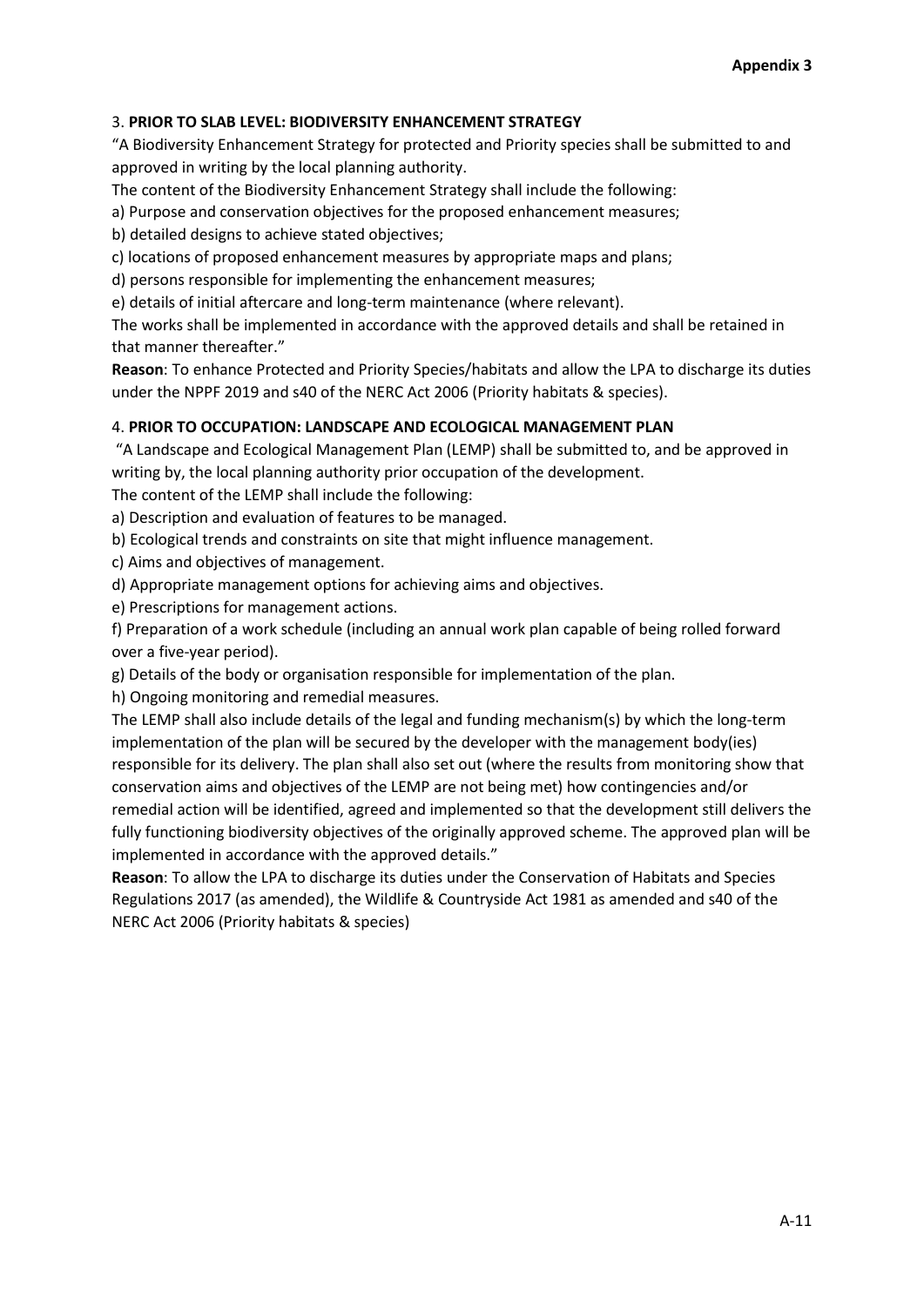# **Essex County Council – Landscape 11 May 2021**

# ECC GI position

Having reviewed the Design and Access Statement (DAS), Landscape Strategy, Arboricultural Survey and other associated documents which accompanied the planning application we do not object the granting of planning permission; however, we would advise the following recommendations are considered to improve the GI network and help achieve net environmental gains:

## Environmental/ Biodiversity Net Gain

It is recommended that amenity grassland (low biodiversity value) is replaced where possible by features with high biodiversity value (e.g. amenity grassland with bulbs/naturalised grassland and flowering lawns). Amenity grass can also be described as a "green desert" but does provide some carbon sequestration. Some specific grass varieties sequester 13t/Ha/Pa, produce 45% less clippings and are wear tolerant. For example, deep rooting grass mixes are more drought resistant, reduce need for irrigation, increase rainwater infiltration, reduce surface runoff and improve performance of sustainable drainage schemes. From a management point of view, this means a reduction in mowing costs and time, savings on fuel usage and emissions, reductions in green waste resulting in reduced environmental impact and significant less maintenance are all beneficial. Rigby Taylor have been working on carbon sequestering grasses and doing some very comprehensive trials, see Carbon4Grass: https://www.rigbytaylor.com/wp-content/uploads/Fixingthe-Greenhouse-effect\_Carbon4Grass.pdf We would therefore advise that these seed mixes are explored as an alternative to the standard amenity grass / turf proposed.

### Long-term Stewardship & mitigating measures

Green infrastructure will require sustainable management and maintenance if it is to provide benefits and services in the long term. Documents such as the Construction Environmental Management Plan (CEMP) and Landscape and Ecological Management Plan (LEMP) are documents that will help ensure appropriate tasks, mitigating measures and methods are in place to:

- Protect the retained trees and hedgerows.
- Schedule of advanced planting to create a landscape structure or evidence is shown that substantive GI is secured as early as possible in subsequent phases.

**.** Landscape management and maintenance plan and work schedule for a minimum of 10 years including how management company services for the maintenance of GI assets and green spaces shall be funded and managed for the lifetime of the development.

▪ Demonstrate measurable net gains for biodiversity, as outlined under paragraph 170[d] & 175[d] of the National Planning Policy Framework 2019.

The inclusion of phased implementation within the CEMP of new GI and protection of retained vegetation during construction will allow for the GI to mature and it will provide further benefit of reducing/buffering the aesthetic impact from the construction work. While the LEMP will ensure appropriate management and maintenance arrangements and funding mechanisms are put in place to maintain high-quality value and benefits of the GI assets. We would recommend these are submitted at the earliest opportunity of the planning process.

# GI Standards

It is recommended that the development proposal explores and applies the Building with Nature standards and achieves an accreditation to highlight what 'good' looks like at each stage of the green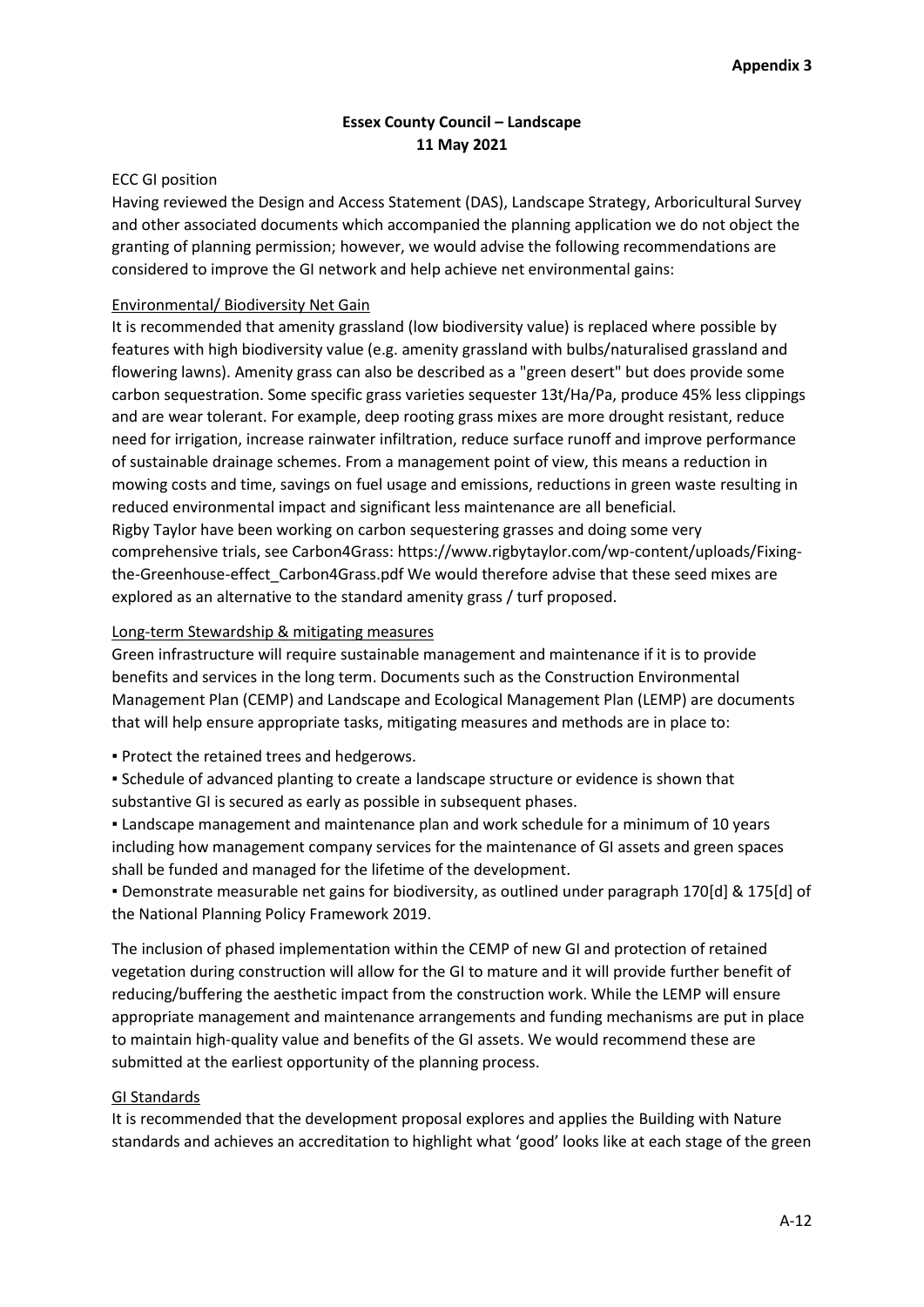infrastructure lifecycle and strengthen the development and demonstrate the development goes beyond the statutory minima, to create places that really deliver for people and wildlife.

### **Epping Forest District Council – Contaminated Land 7 May 2021**

The results of the intrusive site investigation showed exceedance levels of TPH's and sulphide. The soil sampling was only tested at shallow levels, no chemical analysis was conducted at deeper levels. Please provide additional chemical analysis in areas of identified contamination.

Additional sampling should be undertaken underneath the footprints of the buildings after the demolition works.

After removal of electrical sub-station, the soil should be tested for PCB's contamination.

The groundwater monitoring only provides the groundwater levels, no chemical analysis was conducted. The applicant is required to contact the Environment Agency in respect to controlled waters.

The design of water supply pipes should also be taken into consideration when installed in the remaining Made Ground. The applicant is required to contact the Utility provider directly.

Remediation Method Statement and Verification Reports will be required.

Due to the sensitive nature of the proposed residential use, condition NSCN57 should be attached to any approval granted.

### **Essex County Council – Schools 7 May 2021 / Updated 4 October 2021**

Early Years and Childcare

The proposed development is located within the Epping Lindsey and Thornwood ward. The latest childcare sufficiency collection for Summer 2021 demonstrates that there are 27 reported childcare vacancies which exceeds the number of childcare places that would be generated by this development. A developer contribution is not requested at this time.

#### Primary Education

This development would sit within the priority admission area of Epping Primary School, which offers up to 60 places per year. As at the last census in January, the school was at or close to capacity in the majority of year groups. Figures received from Essex County Council's Admissions team, on National Offers Day, show a small waiting list for entry into Reception this September. Looking at the wider area (Epping Group 2), figures set out in the Essex School Organisation Service's 10 Year Plan show rising demand with a potential need for 52 additional Reception places by the end of the Plan period. Epping Forest District Council's emerging Local Plan reflects this need (policy P1 para K iii) by allocating land for a new school.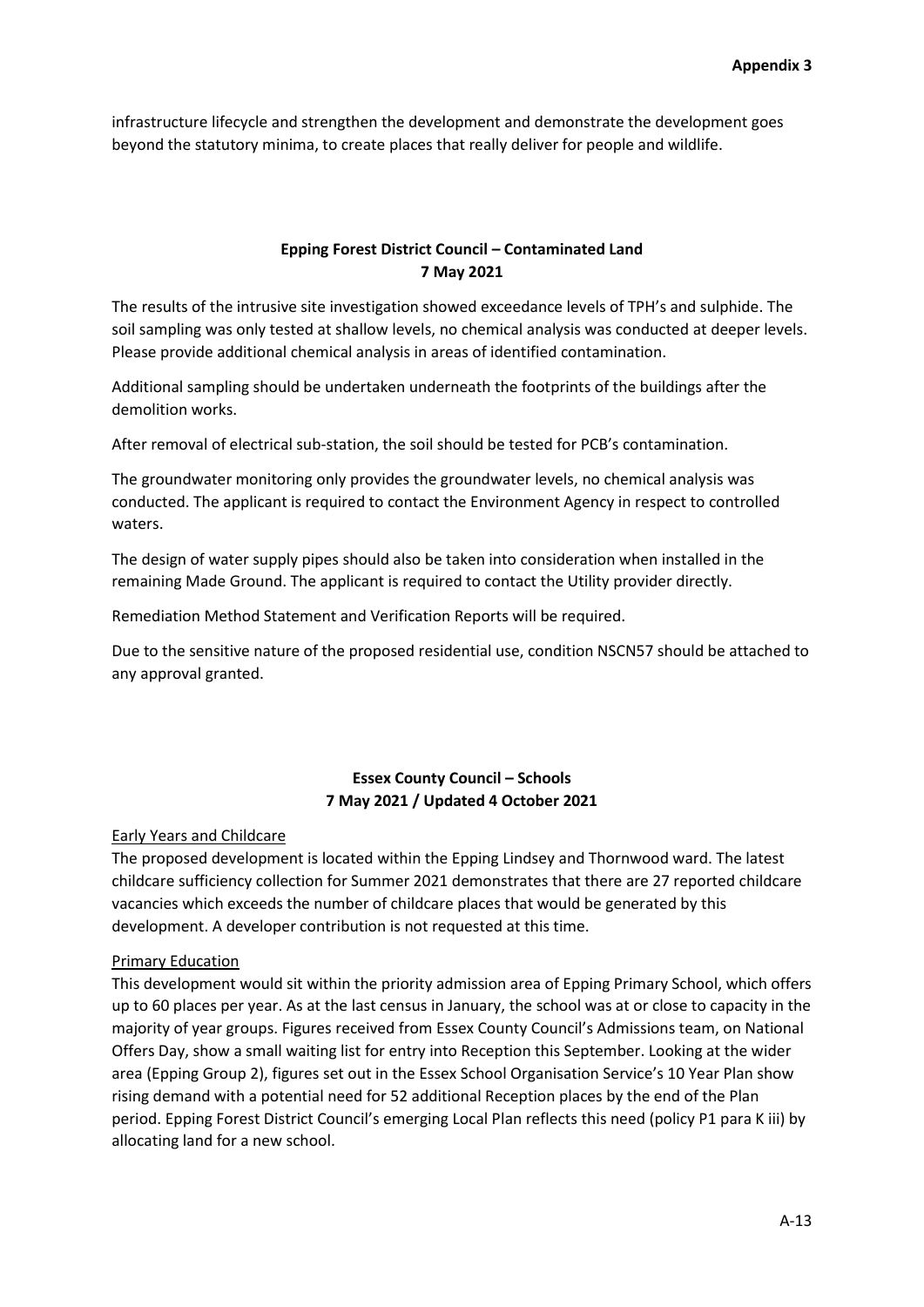The demand generated by this development would be in addition to this demand. Therefore, a developer contribution of £139,871.00 index linked to Q1-2021, is sought to mitigate its impact on local primary school provision. This equates to £17,268.00 per place.

#### Secondary Education

The secondary age range priority admissions area school for this development would be Epping St John's Church of England School. Cohort sizes in the area have increased, and continue to rise, and the school has been close to capacity for the last two intakes. Provisional figures for September 2021 suggest there may be just two unfilled places in Year 7 (the first year of secondary education). Forecasts for the wider area which includes Waltham Abbey (Group 2), set out in the 10 Year Plan, suggest a potential need for additional places during the 2024/25 academic year with a more sustained need towards the end of the Plan period. The emerging Local Plan (policy SP5 para F ix) again recognises this need, with a potential new school on the District's border with Harlow, to serve both the proposed Garden Communities and reduce wider development pressure that would otherwise fall on the schools in Group 2.

The demand generated by this development would be in addition to this demand. Therefore, a developer contribution of £128,385.00 index linked to Q1-2021, is sought to mitigate its impact on local secondary school provision. This equates to £23,775.00 per place.

#### Libraries

ECC may seek contributions to support the expansion of the library service to meet customer needs generated by residential developments of 20+ homes. The provision of a Library Service is a statutory duty under the 1964 Public Libraries and Museums Act and it's increasingly become a shared gateway for other services such as for accessing digital information and communications. The population increase brought about by the proposed development is expected to create additional usage of the local library. In accordance with the Essex County Council Developers' Guide to Infrastructure Contribution (Revised 2020), a contribution is therefore considered necessary to improve, enhance and extend the facilities and services provided. Improvements could include, but is not limited to, additional facilities, additional furniture, provision of learning equipment / play equipment for younger children, improved access, external works such as parking and bike racks and IT.

Therefore, a developer contribution of £3,501.00 index linked to Q1-2021, is sought to mitigate its impact on local library provision. This equates to a cost of £77.80 per unit.

In view of the above, I request on behalf of Essex County Council that if planning permission for this development is granted it should be subject to a section 106 agreement to mitigate its impact on primary and secondary education and libraries. The contributions requested have been considered in connection with the CIL Regulations 2010 (as Amended) and are CIL compliant. Our standard formula s106 agreement clauses that ensure the contribution would be necessary and fairly and reasonably related in scale and kind to the development are available from Essex Legal Services.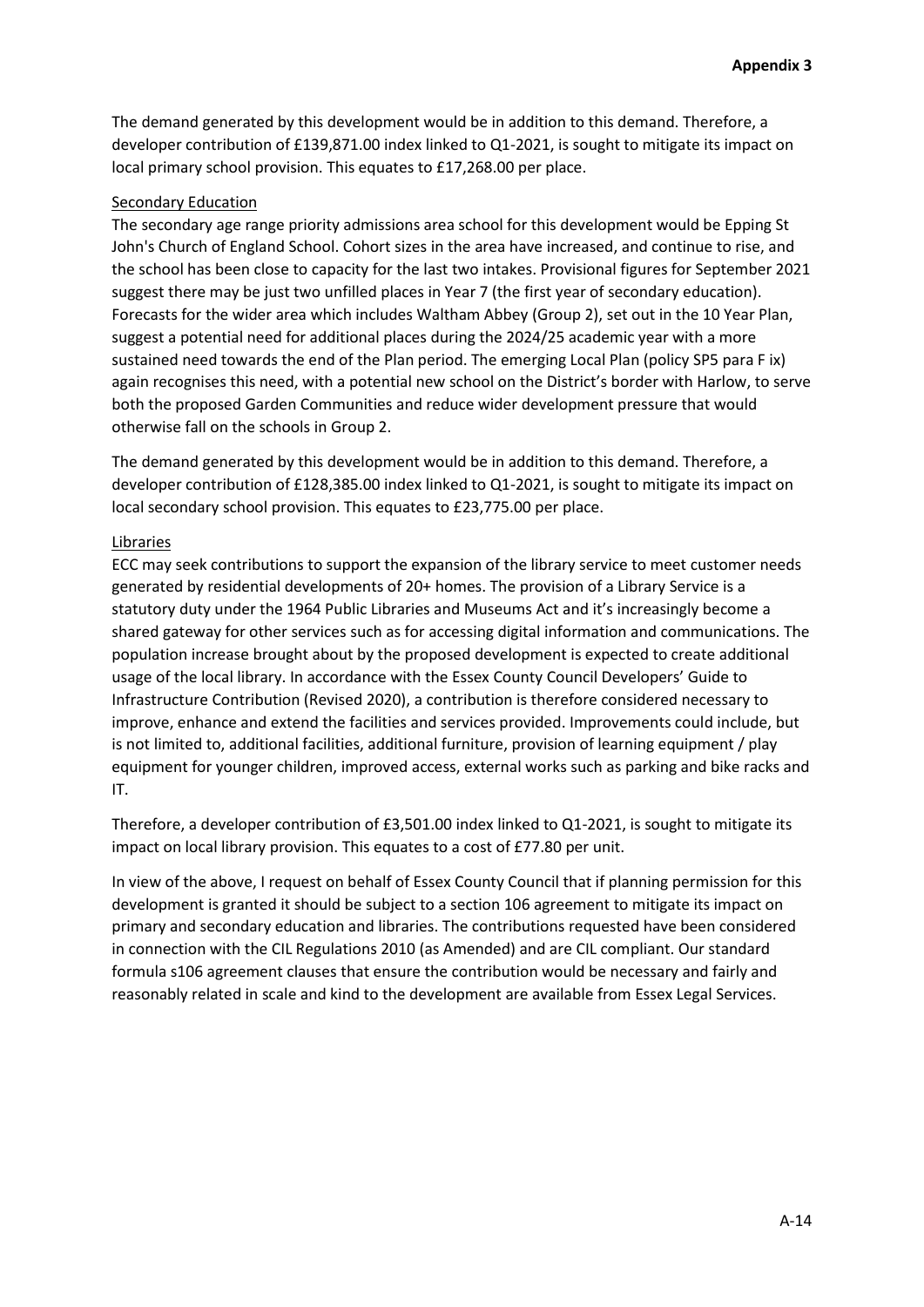# **Essex County Council – Archaeology 26 April 2021**

The proximity of the application area to the medieval centre of Epping, and the existence of buildings within the site on the First Edition Ordnance Survey map of 1971, indicates the potential for surviving medieval and post medieval archaeological remains being impacted on by the proposed development.

The following recommendation is made in line with the National Planning Policy Framework.

#### Recommendation:

### **Programme of archaeological trial trenching and excavation**

1. No development or preliminary groundworks of any kind shall take place until a programme of archaeological investigation has been secured in accordance with a written scheme of investigation which has been submitted by the applicant, and approved in writing by the local planning authority.

2. No development or preliminary groundworks of any kind shall take place until the completion of the programme of archaeological investigation identified in the WSI defined in 1 above.

3. The applicant will submit to the local planning authority a post excavation assessment (to be submitted within six months of the completion of the fieldwork, unless otherwise agreed in advance with the Planning Authority). This will result in the completion of post excavation analysis, preparation of a full site archive and report ready for deposition at the local museum, and submission of a publication report.

Further Recommendations: *A professional team of archaeologists should undertake the archaeological work. The archaeological work will consist of a programme if archaeological trial trenching within the car park to identify the extent and depth of archaeological deposits followed by open area excavation if archaeological deposits are identified.*

# **Epping Forest District Council - Environmental Enforcement 26 April 2021**

1 Development Stage

If you are minded to permit the application the demolition/construction phase is likely to be of significant duration and close enough to neighbouring residential premises to warrant a number of conditions to control any disturbance. As such, I would welcome the following conditions:

#### 1.1 Construction methodology

It is possible that the construction of the development will involve piling and other intrusive methods, which will need to be controlled to some degree. As such, I would suggest the following condition:

Before any phase of the hear by permitted development commences, the construction methodology shall be agreed in writing with the Local Planning Authority to ensure that the impact on nearby noise sensitive premises is minimised from activities such as (but not exclusively) excavation, piling, vehicle and plant movements, etc. Only construction methods in accordance with the written approval shall be undertaken.

**Reason**- In the interests of the amenities of noise sensitive properties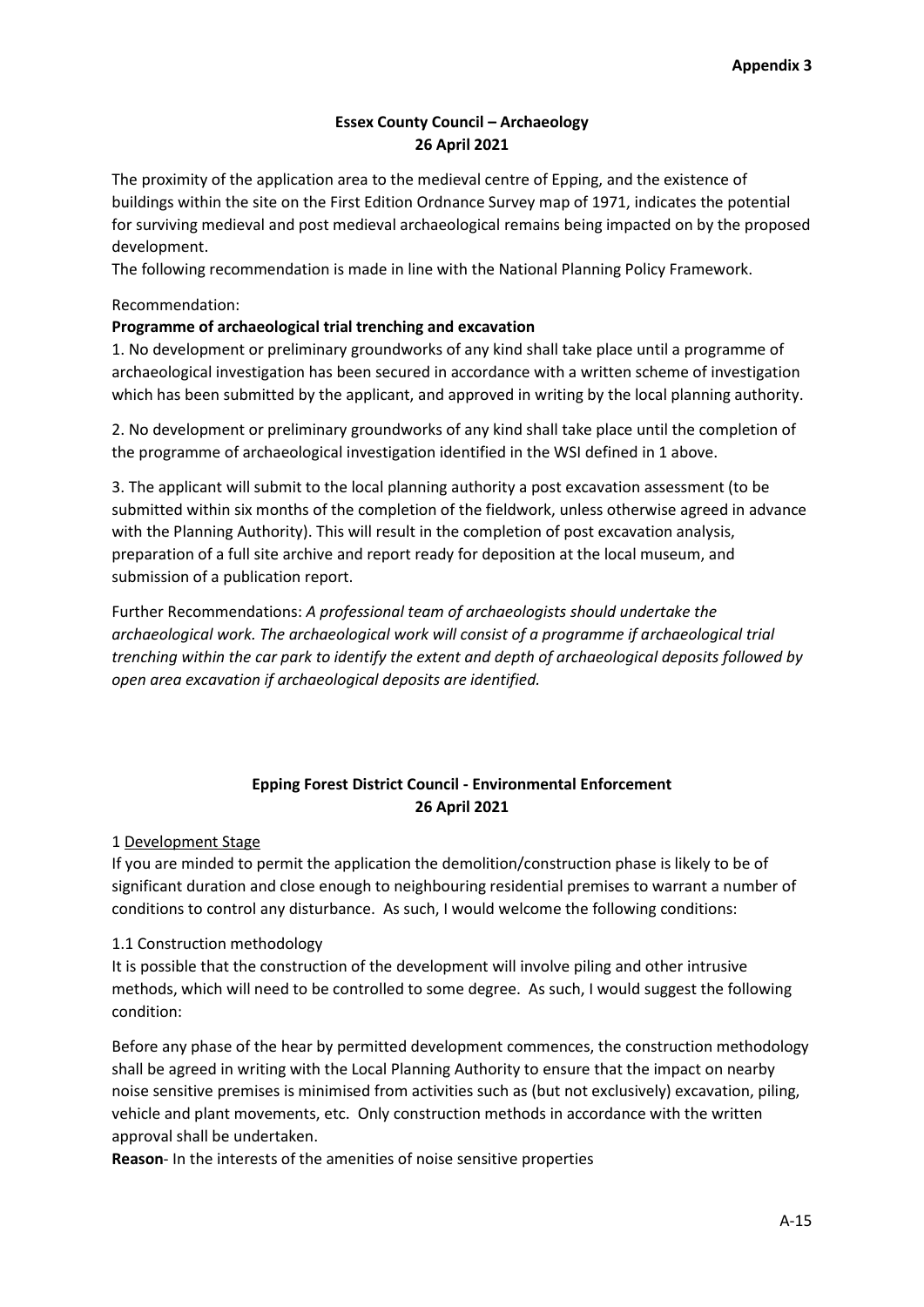#### 1.2 Construction work – Permitted hours

All construction/demolition works and ancillary operations (which includes deliveries and other commercial vehicles to and from the site) which are audible at the boundary of noise sensitive premises, shall only take place on site between the hours of 0730 to 1830 Monday to Friday & 0800 to 1300 hours on Saturday, and at no time during Sundays and Bank Holidays unless otherwise agreed in writing by the Local Planning Authority.

**Reason**- In the interests of the amenities of noise sensitive properties

#### 1.3 Bonfires

No bonfires shall be permitted on site throughout the demolition and construction phase of the development.

**Reason** – In order to protect residential amenity

### 1.4 Dust control

All reasonable steps to minimise dust emissions from the site shall be employed throughout the demolition and construction phase of the development. The dust suppression methodology shall be agreed in writing with the Local Planning Authority before construction commences. **Reason** – To protect the amenity of the area from excessive dust emissions

### 1.5 Wheel washers

Wheel washing or other cleaning facilities for vehicles leaving the site during demolition and construction works shall be installed in accordance with details which shall be submitted and agreed in writing by the Local Planning Authority. The facilities shall be installed prior to commencement of any works on the site and shall be used to clean vehicles leaving the site.

**Reason** – To avoid the deposit of material on the public highway in the interest of highway safety and control of dust.

#### 2. Habitation Stage

I note that the noise survey indicates that some mitigation will be required for some of the residential properties to protect the new occupiers from noise to ensure that they benefit from reasonable sleeping/resting conditions. As such, I would recommend the following conditions:

The acoustic performance of the design and construction of the development should be agreed in writing with the Local Authority before construction commences. The design and construction should provide the performance to provide reasonable resting/sleeping conditions with reference to British Standard BS8233: 2014 – Guidance on Sound Insulation and Noise Reduction for buildings – Code of practice (or such other standard which may supersede it from time to time). This may necessitate the developer to employ a suitably qualified acoustics consultant to carry out any necessary survey and provide recommendations.

**Reason**: To protect the occupiers of the properties constructed from excessive noise levels from the local environment.

All rooms within the development hereby approved shall be provided with sufficient double glazing and acoustically treated trickle ventilators, or other means of ventilation that will provide adequate ventilation with the windows closed, to ensure that the occupiers are provided with reasonable resting/sleeping conditions with reference to British Standard BS8233:2014 – Guidance on Sound Insulation and Noise Reduction for buildings – Code of practice (or such other standard which may supersede it from time to time)

**Reason**: To protect occupiers of the premises from excessive noise from the nearby road and other uses.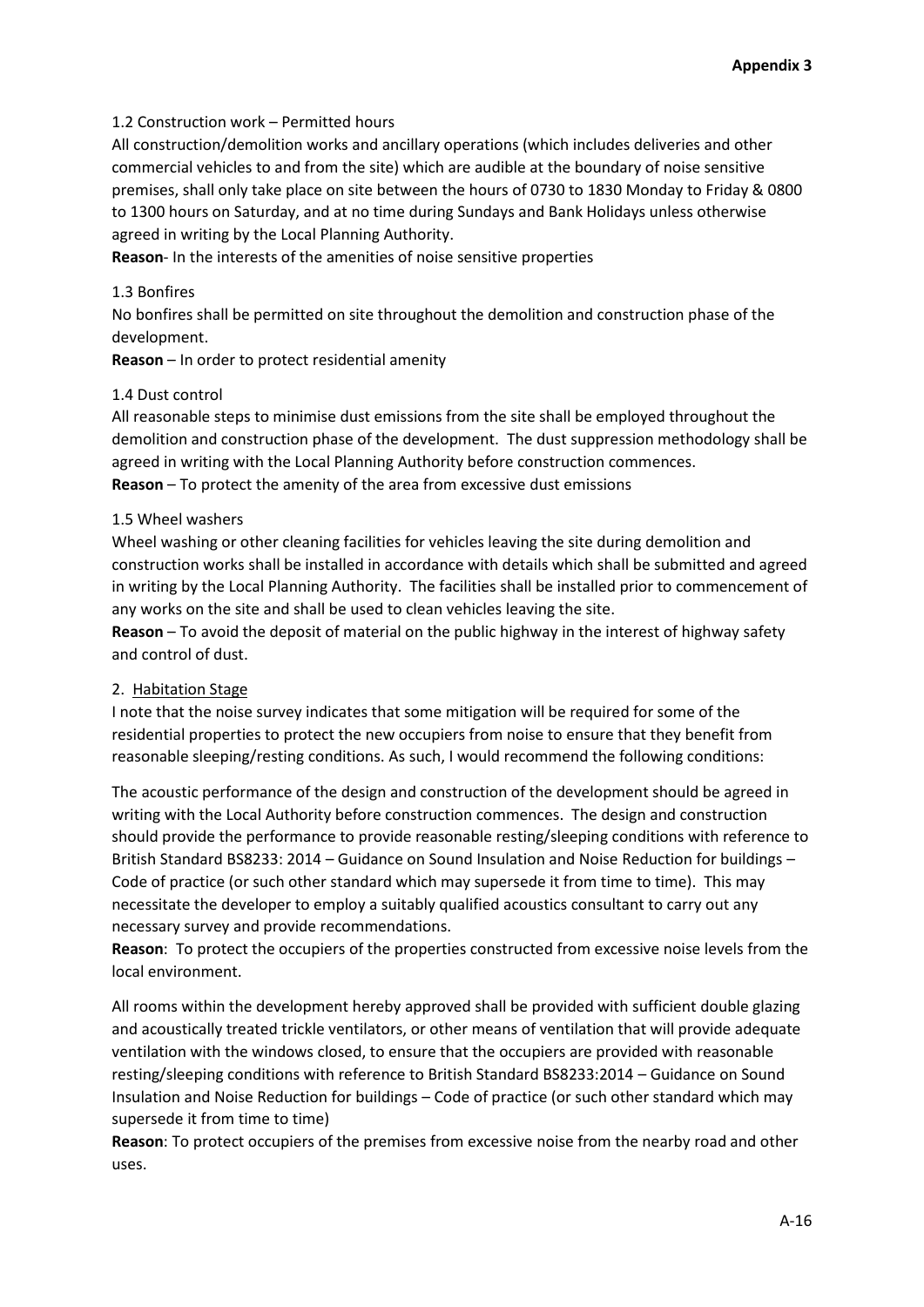Details of the double glazing and acoustically treated trickle ventilators, or other means of ventilation, referred to the above condition shall be submitted to and agreed in writing by the Local Planning Authority and installed before any of the proposed residential development is occupied. **Reason**: To protect occupiers of the premises from excessive noise.

It may be that mechanical plant would be required to fulfil the above condition and/or the developer may wish to install it anyway. You therefore may wish to consider the following condition:

The cumulative rating level of any mechanical plant installed on the site (as defined by BS4142:2014) shall not exceed the prevailing background noise level. If the background noise level is exceeded, the use of the mechanical plant shall cease until it is brought below this level. The measurement position and assessment shall be made according to BS4142:2014.

**Reason**: To protect occupiers of the premises, and other neighbouring noise sensitive premises, from excessive noise from mechanical plant.

### 3 Lighting

I note that the application has an overarching lighting report, which may have an impact on neighbouring residential properties once the development is occupied. I would therefore recommend the following condition is applied:

Details of any external lighting of the site shall be submitted to, and approved in writing by, the Local Planning Authority prior to the commencement of the development. This information shall include a layout plan with beam orientation and a schedule of equipment in the design (luminaire type, mounting height, aiming angles and luminaire profiles), and the impact on neighbouring residential properties. The lighting shall be installed, maintained and operated in accordance with the approved details unless the Local Planning Authority gives its written consent to the variation. **Reason**: To protect the appearance of the area, the environment and local residents from light pollution.

# **Epping Forest District Council – Building Control 26 April 2021**

It is advised that early consultation is carried out with Essex Fire and Rescue Service with regards to B5 of the Building Regulations (Access and facilities for the fire service), to ensure compliant access can be achieved under the planning approved scheme.

A full Building Regulations application will be required for these works and at that stage will be subject to assessment for compliance with the Building Regulations.

# **Thames Water 23 April 2021**

#### Waste Comments

There are public sewers crossing or close to your development. If you're planning significant work near our sewers, it's important that you minimize the risk of damage. We'll need to check that your development doesn't limit repair or maintenance activities, or inhibit the services we provide in any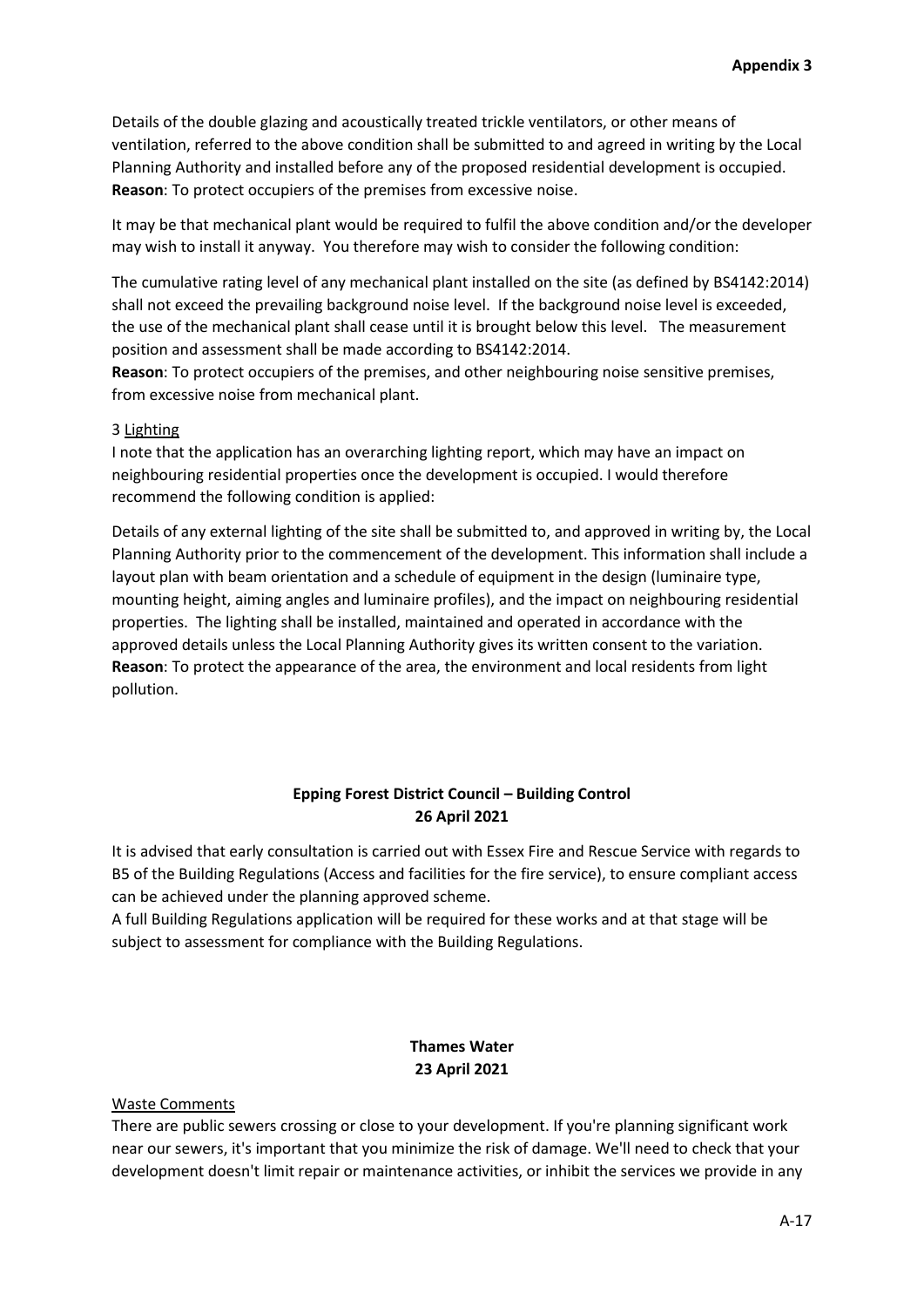other way. The applicant is advised to read our guide working near or diverting our pipes. https://developers.thameswater.co.uk/Developing-a-large-site/Planning-yourdevelopment/Working-near-or-diverting-our-pipes.

Thames Water would advise that with regard to FOUL WATER sewerage network infrastructure capacity, we would not have any objection to the above planning application, based on the information provided.

Following initial investigations, Thames Water has identified an inability of the existing SURFACE WATER infrastructure to accommodate the needs of this development proposal. Thames Water have contacted the developer in an attempt to agree a position for surface water networks but have been unable to do so in the time available and as such Thames Water request that the following condition be added to any planning permission. No development shall be occupied until confirmation has been provided that either:- all surface water network upgrades required to accommodate the additional flows from the development have been completed; or - a development and infrastructure phasing plan has been agreed with the Local Authority in consultation with Thames Water to allow development to be occupied. Where a development and infrastructure phasing plan is agreed no occupation shall take place other than in accordance with the agreed development and infrastructure phasing plan. Reason - Network reinforcement works are likely to be required to accommodate the proposed development. Any reinforcement works identified will be necessary in order to avoid flooding and/or potential pollution incidents." The developer can request information to support the discharge of this condition by visiting the Thames Water website at thameswater.co.uk/preplanning. Should the Local Planning Authority consider the above recommendation inappropriate or are unable to include it in the decision notice, it is important that the Local Planning Authority liaises with Thames Water Development Planning Department (telephone 0203 577 9998) prior to the planning application approval.

#### Water Comments

With regard to water supply, this comes within the area covered by the Affinity Water Company.

#### Supplementary Comments

Waste - Thames Water would recommend the developer to limit to discharge rate of surface water.

### **Epping Forest District Council – Trees and Landscape 22 April 2021**

We have NO OBJECTION to this application subject to the addition of the following conditions SCN39 – Tree Protection SCN31 – retention of trees and shrubs

SCN35 – Hard and soft landscaping

#### Justification

These comments only relate to the existing trees / hedges on / adjacent to the site and their retention / protection during any development proposals. It is not a full assessment of the layout of the proposed site – for those comments please refer to our Design / Landscape colleagues in the Local Plan Implementation Team.

Whilst the applicant has provided a tree report and / or an Arb Method Statement, the above condition does need to be included in full, and updated reports will need to be submitted for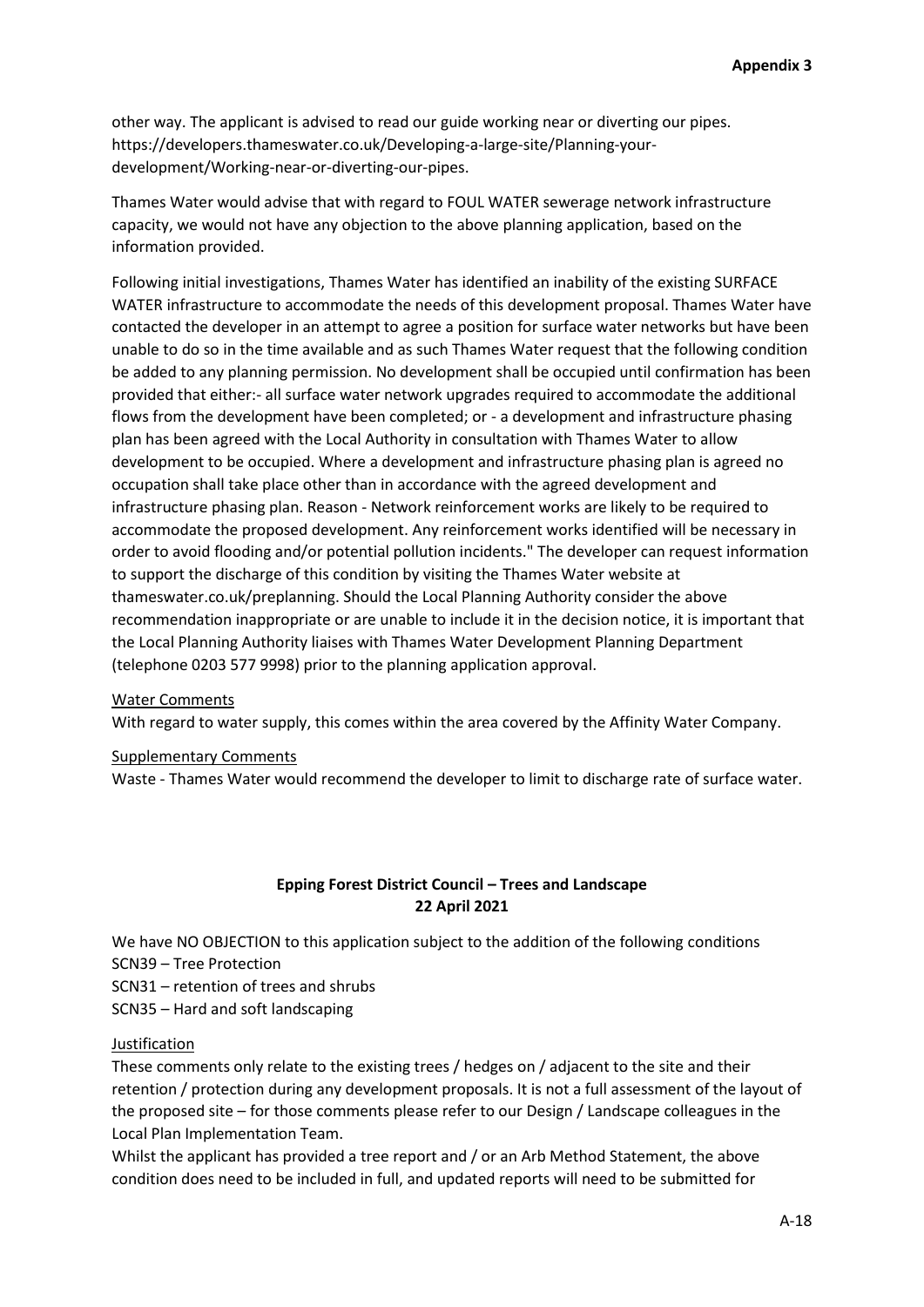approval prior to commencement. This is because at this stage, all the applicant is required to do is to show that the development is feasible without a detrimental impact on trees. Following permission being granted the information that will be required to be submitted will include;

- Tree protection plan to include the alignment of utility apparatus (including drainage and ground source heat pumps), and the site set up ie locations for site huts, temporary toilets, contractor parking, storage of materials, cement mixing etc. This information is not yet known.
- A detailed Arboricultural Method statement including a list of contact details for all relevant parties. This information is not yet known.
- Schedule of works to retained trees eg works required to facilitate demolition / construction activities. This information is not yet known.
- Arboricultural site monitoring schedule, A detailed schedule of visits is required.

Please therefore, do not condition the Tree Report / Arb Method Statement that has been submitted with the application, but include the condition un-amended. Please also include the above condition for hard and soft landscaping, and retention of trees.

# **Epping Society 27 August 2021**

We wish to object for the following reasons given below:

Document 00836160: Daylight, Sunlight and Overshadowing Report – it is unacceptable that reports considered by the applicant to be critical to the application are not tabled until demanded and weeks later.

00836162 – this document from Q+A Planning introduced a "series of the substituted documents" which arose out of an analysis of public consultation responses. As Council Tax payers with a financial interest in minimising the losses or maximising the gains of Qualis (the applicant), and as members of the public entitled to comment on the application, we strongly object to their failure to adequately respond to the earlier consultation. At the time we noted the lack of awareness, information and general lack of attentiveness by Qualis.

The letter seems to say that the changes are significant and important but not so significant or important they have to do any further townscape analysis.

We wonder how Qualis could possible know what consultees said about the application as those responses are not pubished by EFDC. The practive of EFDC is to have an officer's summary of the consultations prepared and presented to the planning committee. Accordingly Qualis cannot yet know what was said. We would like to see all responses published in full on the planning portal but as the EFDC policy is not to do so we ask for an explanation on how Qualis could know what respondents wrote.

00836156: D&A Statement Addendum – the font size of this document is unacceptably small.

Foreword – unable to find in this document sections1 and 2.

Page 9 – it is likely people will want to sit on a bench which backs on to a bin store, especially with hit and miss brickwork.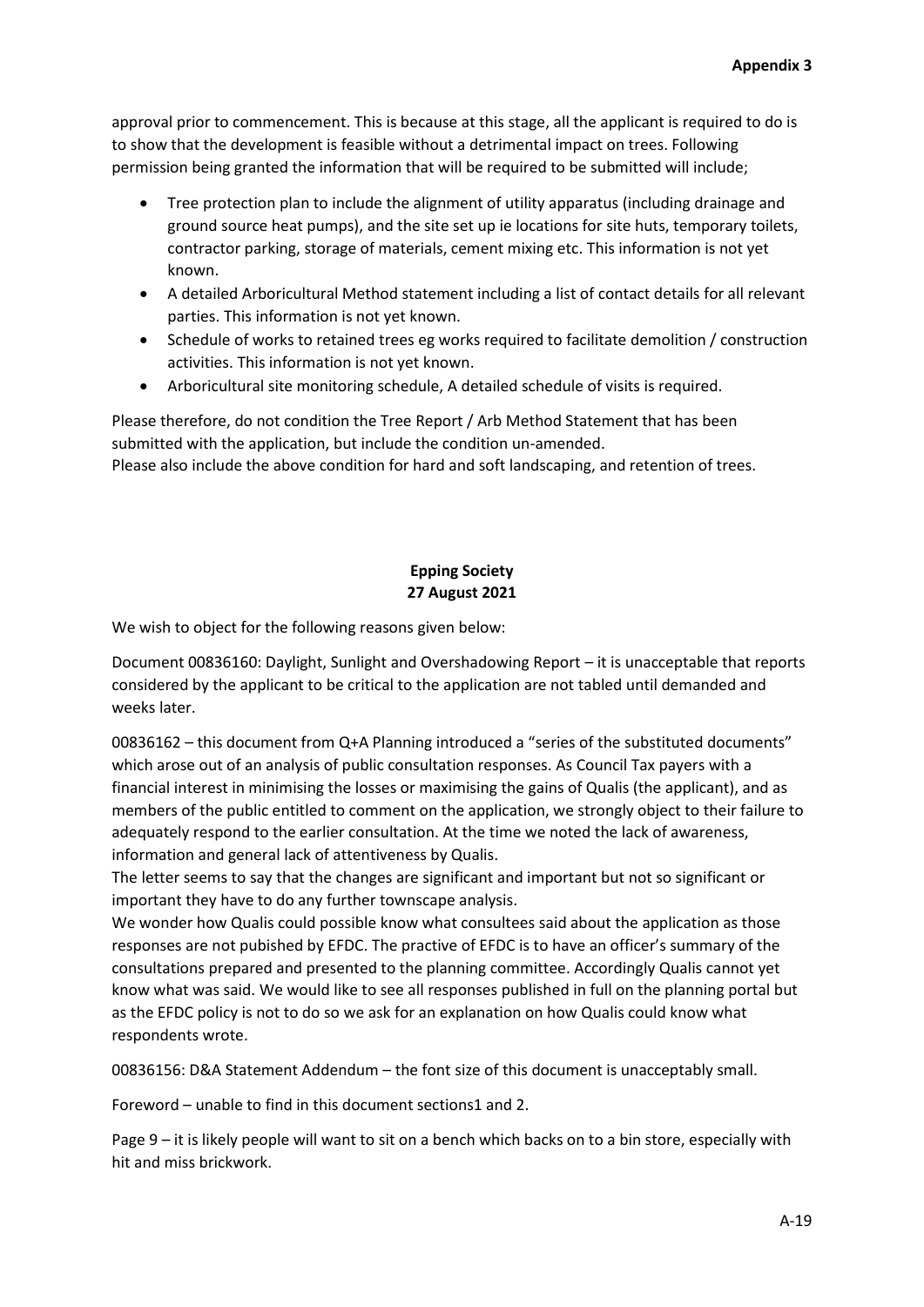Buttercross Lane – overlooking does not seem satisfactory even after changes.

Homefield Close – is the maintenance of the hedge a planning condition? If not the overlooking issue cannot be said to have been resolved or even improved.

Page 12 – the pitched roof designs are not convincing although the revised design of black A may be a small improvement over the previous proposal. The designs of the blocks does not relate to anything else in the immediate vicinity or the town generally, which is ought to.

The proposed bricks and brick patters have no relation to the town. The drawings on document (EDC portal 00836116) EDS\_S5-CQ-S-XX-DR-A-0305 and (EFDC portal 19756) EDS\_S5-CW-BA-XX-DR-A-0312 demonstrate how ill suited to Epping the design is.

3.15 we do not find the height and masses acceptable.

4 Landscape – it is not clear how newts and other wildlife other than birds will be able to migrate into and out of the pond.

5.3 we welcome the redesign at the point where block A joins the listed building.

5.4 the previous design appeared to show that flower planters were to be removed (presumably for slight line reasons). In their place trees were shown but the revised drawings now seem to show planters but no trees. We did not see any discussion of this.

Parking and traffic – doubts over the limited parking provision.

Design – disagree that the buildings are of high quality or respond to and reflect the site.

Drainage – although not trained to assess the report, knowledge of flooding and poor drainage in Epping lead us to be sceptical.

Wind vortex – no reference to potential impacts.

Questions around whether the development is needed.

### **Epping Society 13 May 2021**

Wish to object to all four applications (EPF/0917/21, EPF/0918/21, EPF/0919/21 and EPF/1042/21), for the following reasons:

- The public was presented with far too much data in 4 applications with far too little time for review – there are 425 documents, in approx. 3 weeks. This is not fair or realistic.
- There has been a problem with deadlines. These 4 applications were published in the 'Weekly List' circulated by EFDC to the Epping Society (and others) via email at 4:45pm Friday,  $23^{rd}$  April. The 21-day point, the usual period, from that would be Friday  $14^{th}$  May. The 'Weekly List' says on the front page "Registered in the week up to: Friday 23 April; any representations on applications should be made in writing by Monday 17 May 2021" However the EFDC Planning Portal has "comment by" dates listed as 12-05-2021 for Hemnall (Sports Centre), the others are listed as 13-05-2021. So all less that 21 days, and having 4 different dates is highly challenging & confusing for all concerned.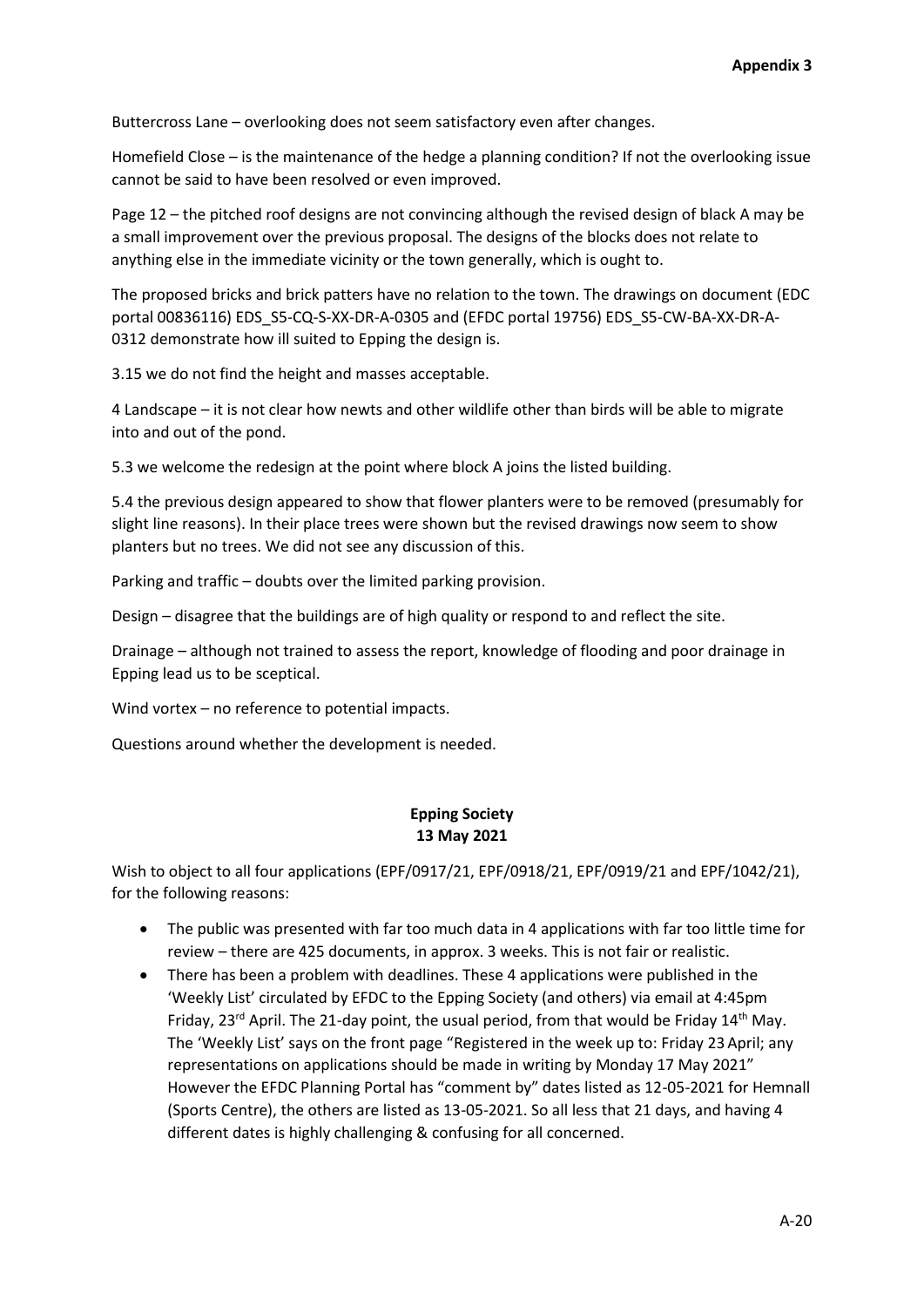- An extension was requested by emails & letters on 30 April; the request was acknowledged by the CEO of EFDC with a decision promised during the week. One might have assumed that Friday 7 May would cover that. On  $10<sup>th</sup>$ , a delay was given, until the end of the month.
- This period included the conducting of Local Elections, in which many were involved.
- Is there access for those without a computer? Paper copies?
- A lack of effective publicity, whatever efforts are claimed, people did not know. The Epping Society has made efforts to increase public awareness.
- $\bullet$  The lists of documents were confusing instances of having several with the same name eg St John's Road -volume 3 Ch 11; some of these are identical in content, and some refer only to the other sites (eg Technical appendices 11.1 and 2) Much better to give the actual title on the EFDC table.
- Some documents are highly technical, with no explanation nor glossary, this made them impenetrable; but we believe that this process should be transparent & accessible to all.
- Some maps have keys which are so small as to be unusable
- Some diagrams/tables when zoomed in, pixilate; maybe once pdfs?
- Use of colours sometimes unhelpful eg map of SJR site has 4 very similar grey shades.
- Documents are not in order eg Appendix documents should be next to substantive item; also eg SJR Design & Access statements are not in order – starting "1, 10, 11" later "17, 2"
- Some documents are repeated eg Historical maps x3
- Some documents are very out of date eg an ecological report describes the St John's secondary school as "approved for redevelopment" but is somehow dates March 2021 (reviewed but not edited?), eg an HRA which appears to be based on 34 dwellings (an earlier version); against 184. Suggest a lack of scrutiny and/or haste.
- Several documents refer to now-unnecessary EU Regulations.
- Some documents simply indicate a lack of care eg an Archaeology report refers to the "proposed nuclear power station" at SJR. This was spotted on  $27<sup>th</sup>$ , reported to EFDC & authors immediately, but not corrected/withdrawn until 7 May.
- Similarly, spelling mistakes speak of haste eg environment several times wrong, eg the last few documents for SJR are labelled on the very title-listing as "layoluts" (layouts?). To make the error, o, but to then copy/paste it, and then to still not to proofread it??
- Lack of clarity sometimes about whether documents refer to just this site, or all 3, then some date is described as "cumulative". To give a clearer picture, given that these 3 are the last part of 6 developments, all assessments should have been cumulative across all sites. This is what will be experience on the ground, particularly as 3 will be accessed via the one road, St John's.
- There are many inconsistencies between various documents so it would be unclear exactly what any Planning decisions would mean.
- Many documents contain conditionals eg "should", "if viable" these plans need certainty.
- The Epping Society has been told already by 2 statutory consulting bodies that they are struggling to review these applications by their (later) deadlines, for the reasons above. If we and they are finding this challenging, no wonder nearly all members of the community we have spoken to, say they find it too daunting.
- Very few documents consider the post-Covid world (exception being the Residential Mix report) and working from home – we would argue that potential changes to housing need should be at least considered.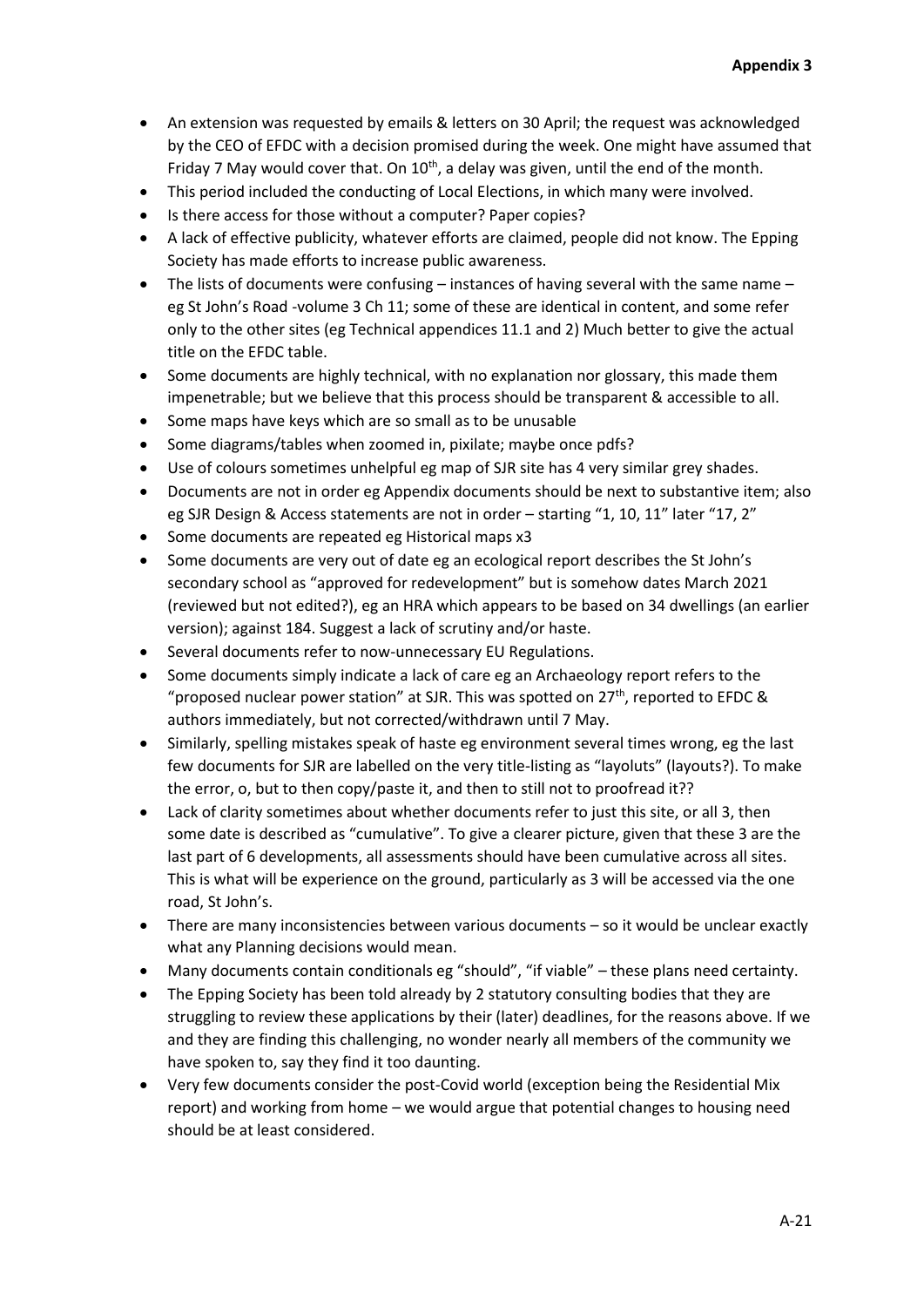- The Epping Society would like to learn the number/costs of obtaining these report, mostly from outside contracted agencies; we are considering a FoI request. The Archaeology people certainly should not get their full fee!
- Some applications are clearly from Qualis, some have an EFDC origin if there is confusion about the inter-relation here, will there be confusion about the responsibility?
- Proceeding with planning in this much detail, before the Local Plan is found sound and approved, seems ill-advised; the LP may still be subject to further modifications. In Maidenhead, Inspector Philips is now into a third round of Public Hearings; things change.
- Epping society must ask that Any Planning Approvals must be interdependent on the other sites being approved, be CONDITIONAL, that the sports centre and pool remain in the plans, and are completed and open before the existing Sports facility is demolished. Not sure this can be done as a Planning Condition, but certainly at Council level it can.

Our principle thought is that these applications are so hastily and poorly constructed that we feel the Planning Officers should return them to Qualis for a re-presentation, with additional consultation time.

# **Epping Society 13 May 2021**

This letter of objection relates to both the application for demolition and the application to construct new building at the Conder/Civic Offices site.

# General issues – Conder

EFDC planning portal shows the applicant of Conder to be EFDC. The application Form says it is Qualis Commercial Ltd. Which is it? The application form has a question about conflicts which has been written as if for staff only but clearly Qualis has a conflict with EFDC as it is owned by them. No such conflict has been declared and ought to be.

# Document 00913183 "Planning Statement"

"5.33 in respect of the second bullet and the potential for active frontage on the ground floor to the High Street, as presented in the supporting documentation this is not a possible route because the red line for the application site does not extend to the frontage of the High Street other than access, which of course is required to access the site itself. This means the site is slightly smaller than as presented in the LPSV allocation. Therefore, it is established that additional retail use is not feasible for this site." This suggests there is some inconsistency in the Local Plan which ought to be resolved and then plan adopted before this application can be determined.

35 Documents concerning "Environment" (sic) or "Environmental (sic) Impact Assessment" it says. Including "Technical..." (Sic). Documents on the planning portal are not well named and the sequence is illogical. This makes it difficult for readers to navigate. These suggest a lack of attention to some of the most significant planning applications to be made to EFDC in a decade and we wonder if adequate attention will be given to the consideration their merits or shortcomings.

We propose that PD rights are excluded from any planning consent. Our reasons are threefold: 1. All three current sites are sensitive and changes to the initially built design could seriously damage any coherence that exists at the beginning;

2. The sites are highly designed. This is not a comment on the particular designs so much as that the density and approach has led to a strong feeling across the sites that could be seriously damaged by uncoordinated PD;

3. While Qualis is controlled by EFDC at present we do not know if that will always be so nor do we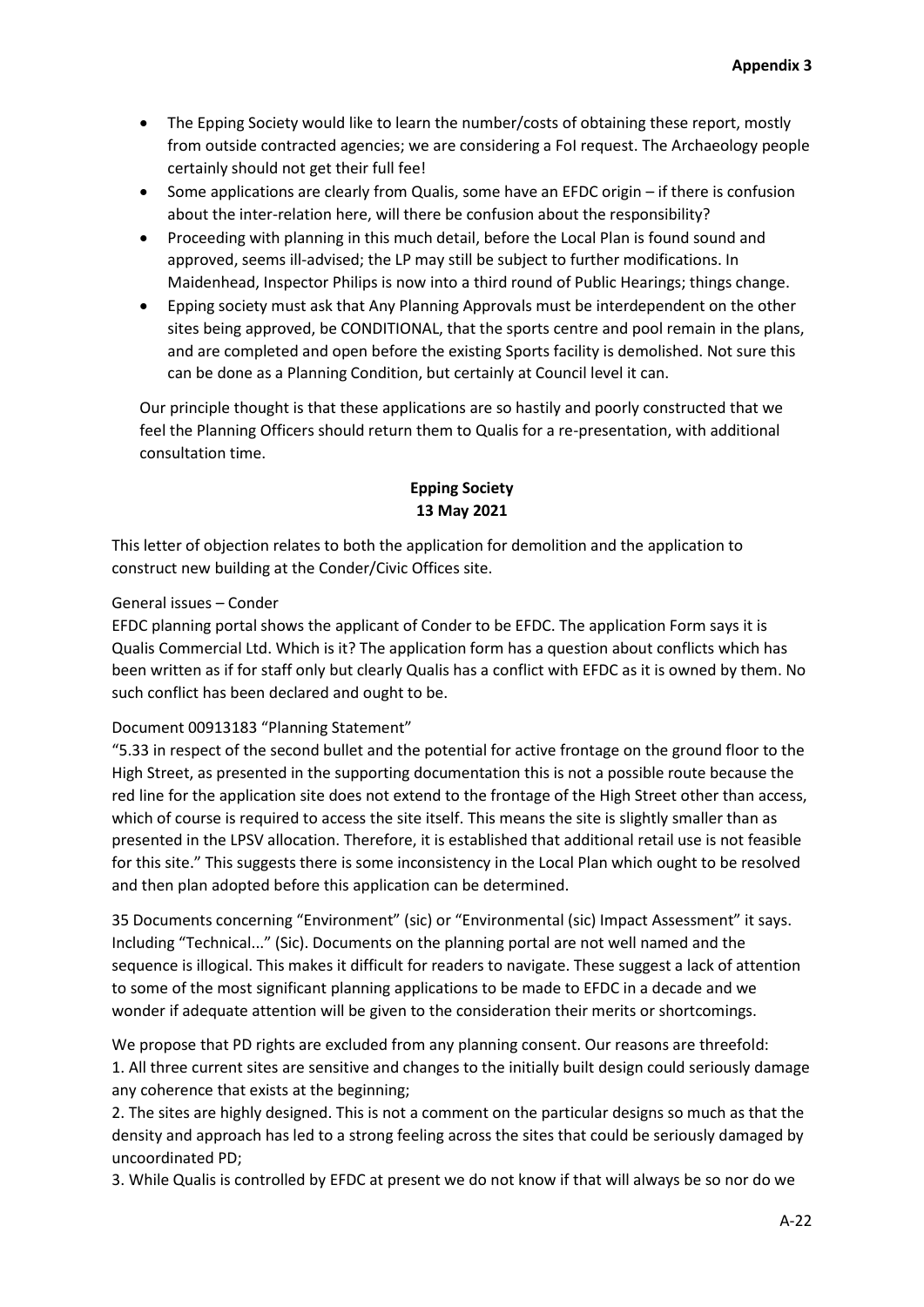know if Qualis might sell-on the completed developments to an institutional or offshore investor. Indeed, EFDC deny any control over Qualis day-to-day operations so future policies cannot be assumed.

As Qualis appear to already control the sites, regardless of ownership, TPO orders should be made immediately. TPO orders should be added to all new trees on the site.

### Proposed ground and first floor layout plans

It is not clear what is the boundary of the planning application. The D&A statement refers to many issues outside the red line on this plan which one might think was the extent of the application. For instance the replacement of raised flower beds with trees; no reason is given for this but it might be visibility splays. Clarification is needed. What effect on light in the buildings behind these trees?

#### Vegetation Retention and Removal plan

It would be helpful if new vegetation to which the applicant is committed were also shown on this drawing.

# Sustainability Report

-"The purpose of this report is to establish different measures that have been developed and implemented to provide a holistic approach to sustainability for the Civic Offices/Conder development site." Council officers should satisfy themselves that the development is sustainable as the purpose of this report does not seem to aspire to show that but only to describe (in glowing terms) what has been included – not whether it is adequate.

-It is not clear how the flattering descriptions of the design layout (on page 5 for example) assist in establishing that the proposals are sustainable.

-The report includes text which is difficult to read 100 per cent scale on a high quality flat screen monitor. This is not reasonable if public involvement is to be encouraged, I am not sure I could read it.

-This report unhelpfully includes many value judgements on aspects of the proposals which are not relevant to this question of sustainability and accordingly make the reader's task more difficult and time-consuming. Examples include "around high-quality amenity spaces, to create an oasis of family housing".

-"Photovoltaic panels integrated where viable" should be specified on the roof plans submitted If the grey oblong areas on otherwise green roofs in the three dimensional impression of the development are PV panels, one wonders why there are not used more extensively where they cannot be easily seen from street level.

-"Green roofs integrated throughout the scheme" means what, exactly.

-It is not clear on plans where collected rainwater is to be stored.

-It is not clear what aspects of the building designs are thought "to promote health and wellbeing" so could this be clarified please.

-We did not see evidence of the absorbency rate of the sub soil to demonstrate that water released from swales and SUDS, etc would be absorbed at the required rates.

It is unclear whether the report claims the proposed development will be carbon neutral by 2030 taking account of the demolition and rebuilding of the site as well as its day-to-day operations after completion or whether the performance is considered carbon neutral only on an operating basis. Please can this be clarified. In each case where is the energy to be sourced which is also carbon neutral and does that refer solely to day-to-day operations or a whole of life basis for the plant and conduits involved?

-Which aspects of the emerging local plan have been taken into account in the designs for the proposed development?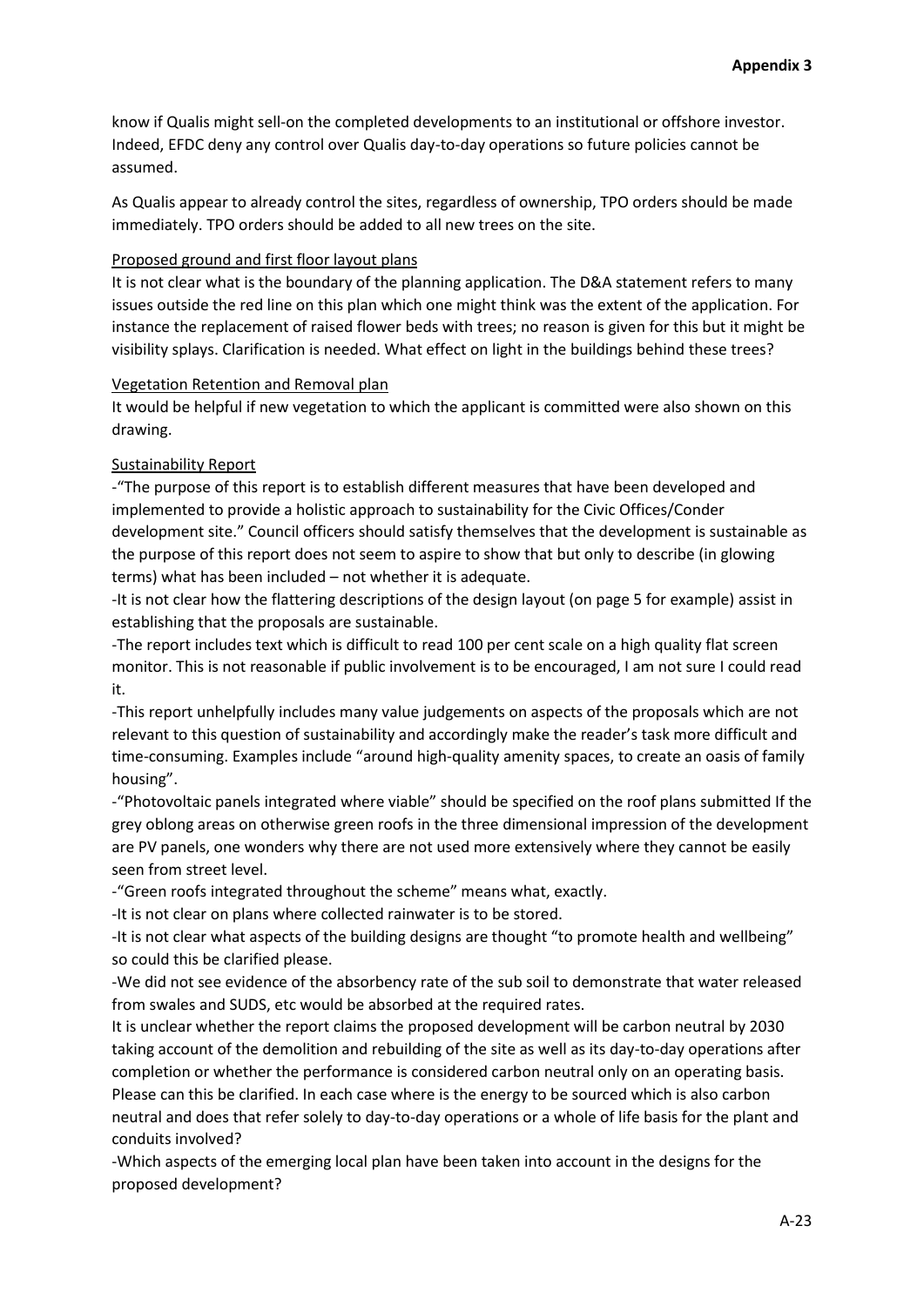-Reference is made to the Essex Design Guide. Does the applicant claim the proposed designs comply with that; we strongly suggest officers checked that it is so as it is not apparent to us. It is unclear (page8) what relevance it is to sustainability report to state "The Epping Sites project has been designed to create a **vibrant**, **inclusive**, and **economically positive** development." (my emphasis added). There is no data n this report to support those claims and we would not expect them in a sustainability report but perhaps, instead, in an economics report which we have not seen. -Does the phrase "The sequence of development sites" suggest the sites will not be under construction at the same time? If not what does it mean.

-Reference to "Neighbourhood Plan 2018 Policy 19-Sustainability" needs to be treated with caution as that document has not yet been completed nor even yet circulated for public comment. The document which was circulated before work of the consultative group was circulated was a draft one.

-"Figure 3 Example of façade response, moderated + focused glazing". Please explain how the glazing is focused and how the design of fenestration affects sustainability.

-The report states that "energy modelling studies and assessments" are "ongoing"; does this suggest that the designs are not yet finalised or that the energy efficiency has not yet been ascertained? If so, how will any planning consent be conditioned in this regard? See also section 4.7 which states that design work is still incomplete. 4.7.13 seems explicit in this matter.

-Are the statements about energy etc consumption in this report the responsibility of Elementa Consulting or was the data from models developed by the design team (see page 9)?

-Page 12. What or where is "Conder Lane" and wha tis a "Revit model"?

-Is it correct that the carbon forecasts have been done using models from the other local authorities and on selected buildings in three (?4) separate planning applications? Is it also correct that carbon use has been estimated only for building the dwellings and not for demolition or for additional works such as roads, paving, utilities, paved areas etc. (Page 13 is not clear to me).

-The report discusses building materials to be sourced locally and mentioned bricks; will all bulk, high volume and high value components be sourced as close to Epping as possible?

Sustainability Report – Appendix, page 12 CE.1 says 95 per cent: is this by value, number of components or mass.

-6.3 "Electric vehicle charging points are proposed for each of the limited car park spaces proposed" – is that a commitment, an aspiration of a theoretical possibility? All such statements in all documents ought to be clarified in this regard by planning officers in conjunction with Qualis before the application goes before the planning committee.

-6.4.2 "Noise during operation" – what technical standards will be specified in the building contract. -Section 7 – what have these points got to do with a sustainability statement?

#### Statement of Community Involvement

Our members who attended the Qualis exhibition and online sessions did not conclude they were well organised and information provided was confusing. Like many documents in the application, reference were made to aspects which were not part of the proposals. Qualis representatives could not answer questions put forward and at later events submitted questions were ignored.

#### Planning statement

Conder is 0.66 Ha and the application is for [45] dwellings. That is a poor development ratio (68 per Ha) for the town centre. (Actually Policy SP3 – Place Shaping is quoted as 50 per Ha (Planning Statement page 23).

Did EFDC/Qualis attempt to acquire the car park of the black Lion or otherwise to include it this development? The plans suggest it will become a very difficult site to develop effectively in the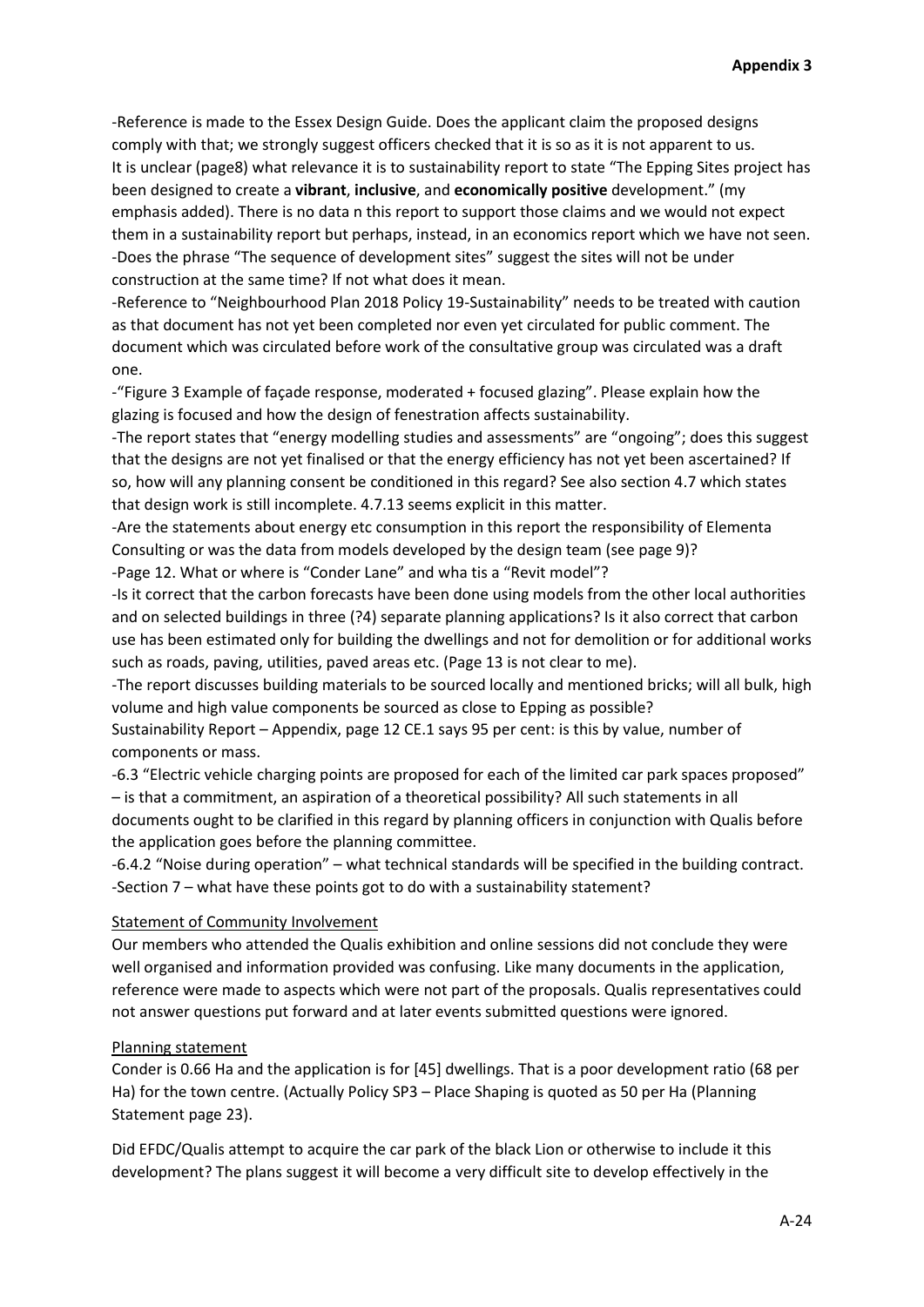future. Similarly the Army training site could have been cheaply relocated and the old area incorporated in to the development at the sports centre. Indeed, a cadet training building only needs single storey so flats above and/or move it to the school to exploit the space in the evenings? Or move to Bower Hill or above the station car park – all sorts of opportunities.

I think the conclusion drawn from contentious evidence in 6.26 (second bullet) is very adventurous. I do not object to a preponderance of flats but the squirming done to convince us (and themselves) that it is right stretches credibility. I also object to the characterisation of young people as being attracted to small rental flats whereas, they assume, older people are not.

The additional population in the town centre which I have estimated is large enough to be relevant to the need for a policy of preserving town centre pubs and other possible effects on local demand.

2.12 – vehicular access only from St John's Road – what road studies say this is viable, especially with the additional roundabouts proposed?

General point – lifts in multi-storey buildings – will these be adequately maintained and cleaned and will there be a fall-back for the disabled or less fit residents?

3.2 Consultation with the public – we object as it was wholly inadequate.

3.4 Between March 2020 from a standing start EFDC/Qualis and contractors have produced 3 schemes and submitted 4 application with thousands of pages of material. Yet over the similar period they have failed to complete the Main Modifications for the Planning Inspector. See also Planning Statement 4.23 "The LPSV was subject to an examination in August and then November 2019 setting out the further work needed to ensure the LPSV can be found sound and adopted. The advice from the Inspector covers several matters and the Council are working on Main Modifications to respond to this advice. The main issue hat is being addressed concerns the LPSV's effect on the Epping Forest Special Area of Conservation (the EFSAC). The Council's Habitats Regulation Assessment (HRA) found that the LPSV would be likely to have a significant effect upon the EFSAC."

3.5 It is unhelpful to switch between site names and site codes. The public cannot be expected to research what the connection was or is now.

3.16 "It is noteworthy that in the first QRP report from March 2020, it was stated that 'the panel urges holistic view of the whole town centre is needed to inform key design moved on each site..." We note that a proposal as far back as 2012 would have provided a pedestrian route to the High Street which avoided the narrow corner by St John's Church. This has not been included in the proposals and we deplore that omission. The tight corner will become busier with large numbers of residents walking (or cycling – sic) to the shops and station.

4.4 "Thirdly, we explain how the contents of the draft Epping Town Neighbourhood Plan (2018) is relevant" – it cannot be, it isn't finished and the public have not given their approval.

4.5 "The Council have pledged and pledged to do everything within its power to make Epping Forest District Council area carbon neutral by 2030". – how about less wasted time, effort and paper of pointless gibberish in reports and less hot air from EFDC. "everything in its power" would include EV vehicles for Qualis, which has not happened.

4.10 page 18 Heritage Conservation and 4.17 page 20 Design and the Built Environment. The policies listed here suggest the design fails to meet the requirement. Bear in mind the terms of the quality review panel do not include them issuing certificates of compliance with policies.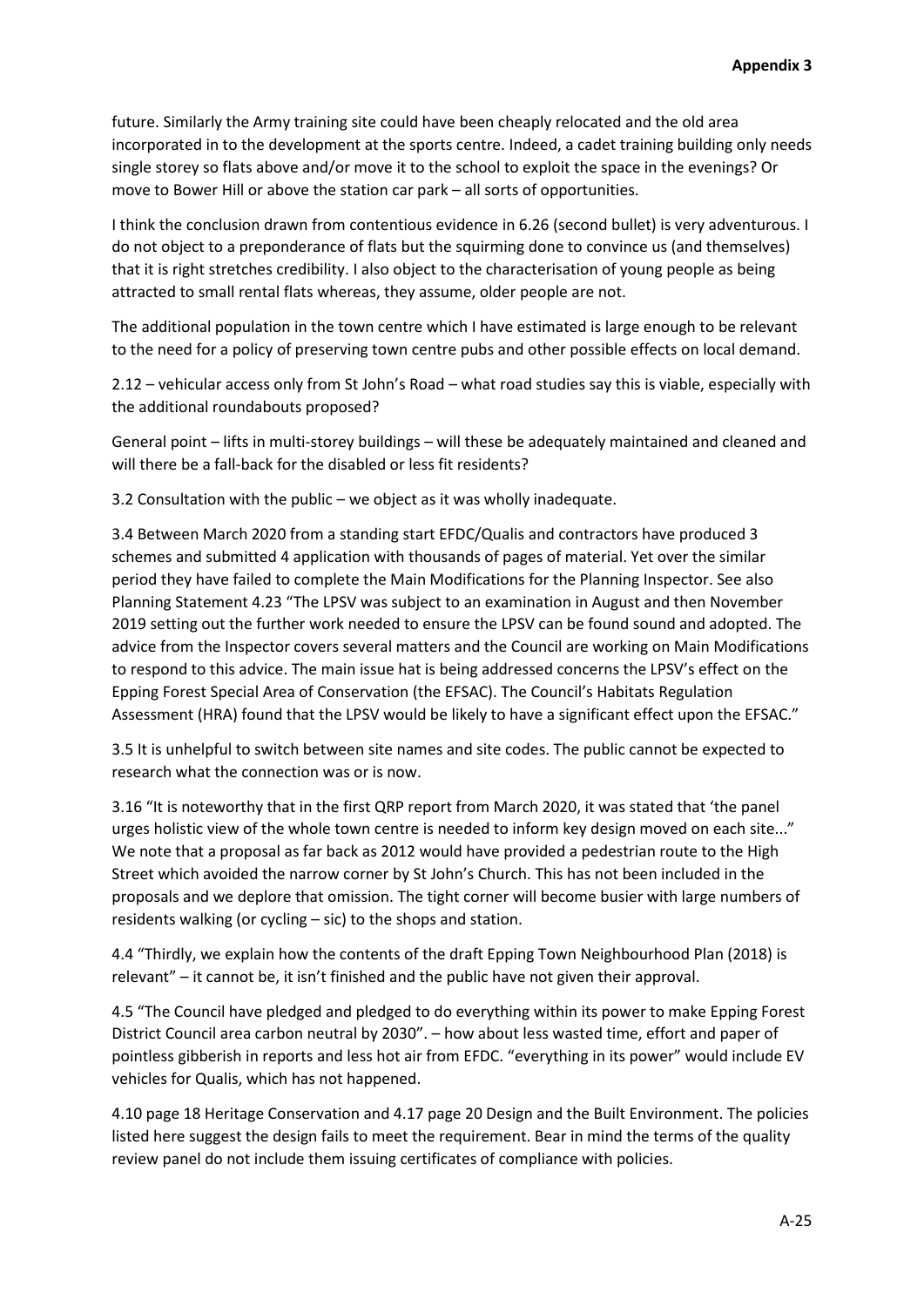4.11 Nature conservation and 4.12 Recycling and pollution. I have yet to see and review any report on studies into potential pollutants underground or the effect of the development on the life cycles of the newts and other fauna (Planning Statement page 25 – Policy DM1 – Habitat Protection and Improving Biodiversity).

4.14 "Policy E4A 'Protection of Employment Sites' – this policy states that the sites currently or last in use for employment but outside the defined employment areas will be safeguarded from redevelopment or change of use to other land-uses. Housing on redundant employment land will be regarded favourably". EFDC seems to have made no effort to seek (or require private owners to seek) alternative employment uses for employment land before granting permission for housing development. The site in Bower Hill is one example and Conder Building might be a second.

4.28 They are still saying 1,305 additional dwellings in Epping. If not is not the current position the application paperwork should be updated.

4.35 Policy T1 – Sustainable Transport Choices – Given the number of homes without access to motor cars, there needs to be one or two taxi ranks in the town. These should not take away parking from the High Street.

4.32 Policy H2 – Affordable Housing – the EFDC policy of 40 per cent is rehearsed but there is no commitment from Qualis that I can see as to how many and what size accommodation will be provided on which sites. See Planning statement 6.33 which refers to Affordable Housing Statememt at Appendix 2.

4.53 Policies D1 and D2 – Delivery of Infrastructure and Essential Facilities and Services. Is there any evidence on buses or taxis?

4.57 Epping Town Neighbourhood Plan – the statement remind us the plan is not finalised but lists the draft objectives which seem to counter and not support aspects of the applications. What weight will EFDC give to that?

4.72 Section 15 – Conserving and enhancing the historic environment. Each of the sites is close to the conservation area and close to listed buildings but evidence for the way these designs are claimed to respect that is not at all clear.

#### Civic Offices (Part) (EPP.R8) – principle of proposed use

5.29 "Policy E4A concerns the protection of employment sites and states that housing on redundant employment land will be regarded favourably. EFDC have decided that the office building is no longer required and, as such, the land can be considered as redundant for employment purposes. The socio-economic chapter of the ES considers the implications from an economic perspective." We should not accept a decision by EFDC as definitive. Potential alternative employment uses do not seem to have been looked for with any vigour, presumably because EFDC did not want to find them.

5.35 "Therefore, in our view, the proposal is supported by policies contained with the adopted Local Plan, the LPSV and the draft ETNP, as well as the provisions of the NPPF (2019)." It is not at all clear the design meets the Essex Design Guide or the need to fit in with the existing architecture of the traditional market town. The proposed fenestration, walls, presentation to the street and the lack of bargeboards on the roof verges are all strange to Epping. Materials, including the proposed brickwork are not familiar here.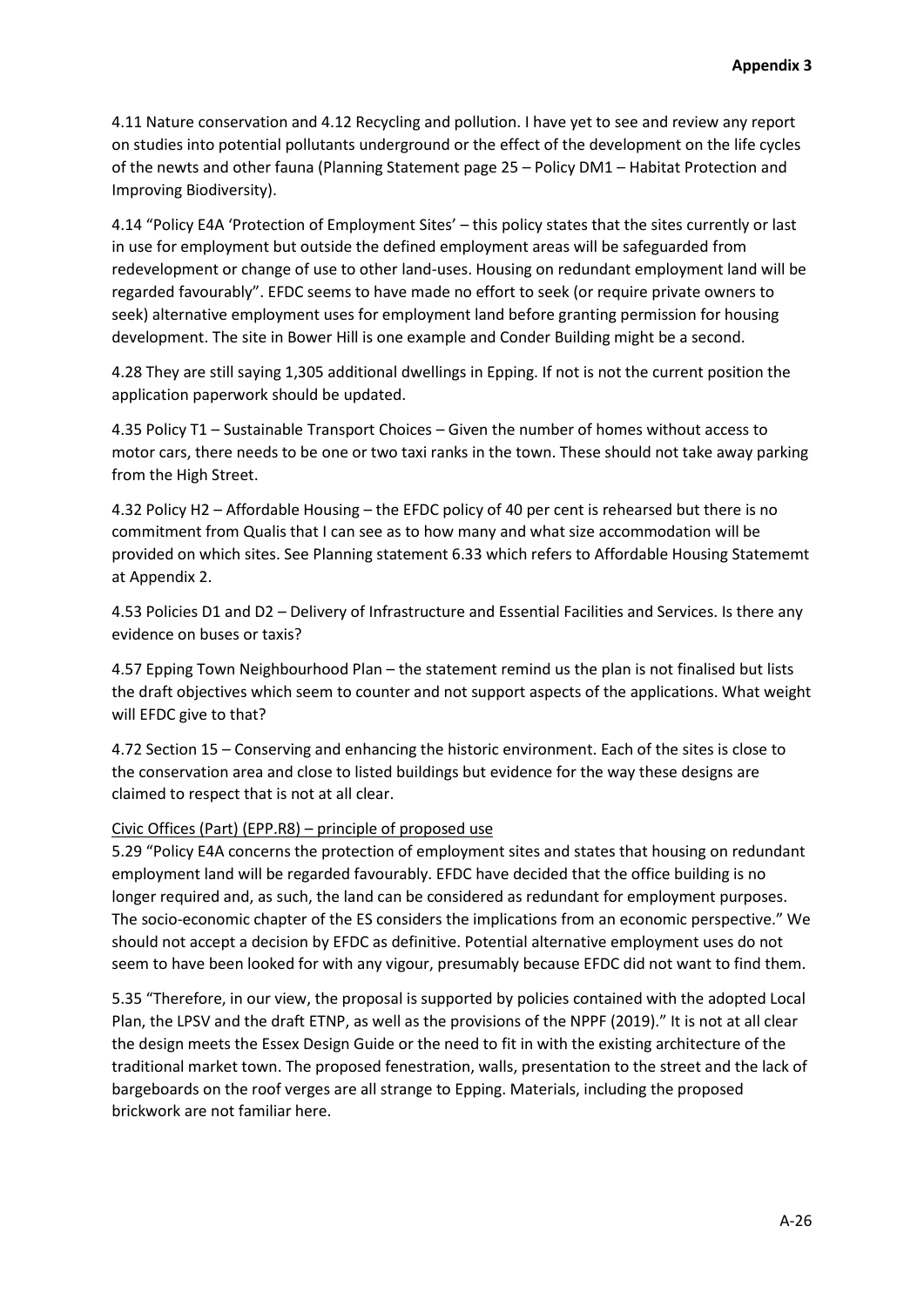Page 44 6.9 Five-year supply and housing delivery

This data is interesting. I have not seen it published by EFDC but it is damning. [Table 6.1 inserted to correspondence]

6.11 "This means EFDC is categorised as a 'presumption' authority, meaning that the presumption in favour of sustainable development applies consistent with paragraph 11 of the NPPF. This is the case for both housing supply and the housing delivery test". It is unacceptable that an investment company who wholly-owned by the Local Planning Authority should argue its case in these terms. In essence it is saying it's owner's incompetence is a reason to build what they like, where they like.

6.18 basically says Arup did a poor job on site appraisals.

Page 51 6.36 "the proposed housing typology is for a Built to Rent scheme on the St John's Road (EPP.R\$) site. The proposed typology for the sports Centre (EPP.R5) and the Civic Centre (Part) site (EPP.R8) is a build to sell format, although the applicant requests flexibility from an affordable housing perspective to convert to a Build to Rent scheme". It is not clear how this could work. Is it suggested Qualis might sell "affordable" housing or that affordable housing will all be on one site.

7.9 By what mechanism will Qualis/EFDC prevent residents in these developments from acquiring cars which they park in nearby residential streets using parking permits, parking illegally or in streets with no controls.

7.10 "The applicant is fully committed to delivering against these objectives and implementing its recommendations". Public assurances from Qualis are not enough. This must be a planning condition and/or S106. In particular, the aspirations in many Qualis documentation must be removed or become a part of any unavoidable planning permission.

7.13 "The operational phase of the St John's Road development and associated increased in traffic is not predicated to have a significant impact on local air quality in Epping. Indeed, this increase in traffic (and associated pollution) will be more than off-set by the net reduction in vehicle trips associated with the proposed developments at the Sports Centre (EPP.R5) and Civic Offices (part) (EPP.R8). In combination, the proposals are predicted to have a net negligible beneficial effect on air quality in Epping." What this says is the old sports centre will be developed before the other two sites, otherwise there would be no saving to offset the heavy vehicles' emissions. There is no schedule for the new sports centre. It is hard to see how heavy lorries will not increase pollution when in and out all day long with the detritus of the old sites, piling and the new materials coming in. We need data not bland assurances.

Much of this heavy traffic and workmen's car too will come through the forest. During t works that must be an increase in pollution. Has Epping Forest Heritage Trust seen this?

We have not seen QRP reports which we have understood not to be in the public domain. It is impossible to judge Qualis reports its conclusions if their reports are not available to us.

Page 59 8.11 "Given that the Conder site is tucked away behind the High st and that is has limited street frontage, there is the opportunity to create an environment where family housing can be introduced". But this does not excuse the designers from the Essex DG and the other policies relating to a market town.

8.13 the dismissal of archaeological remains and the statement no more investigation is needed is not acceptable. After demolition, trial pits should be dug and during works there must be an awareness among site managers to report anything found. "the renovation and re-use of the Local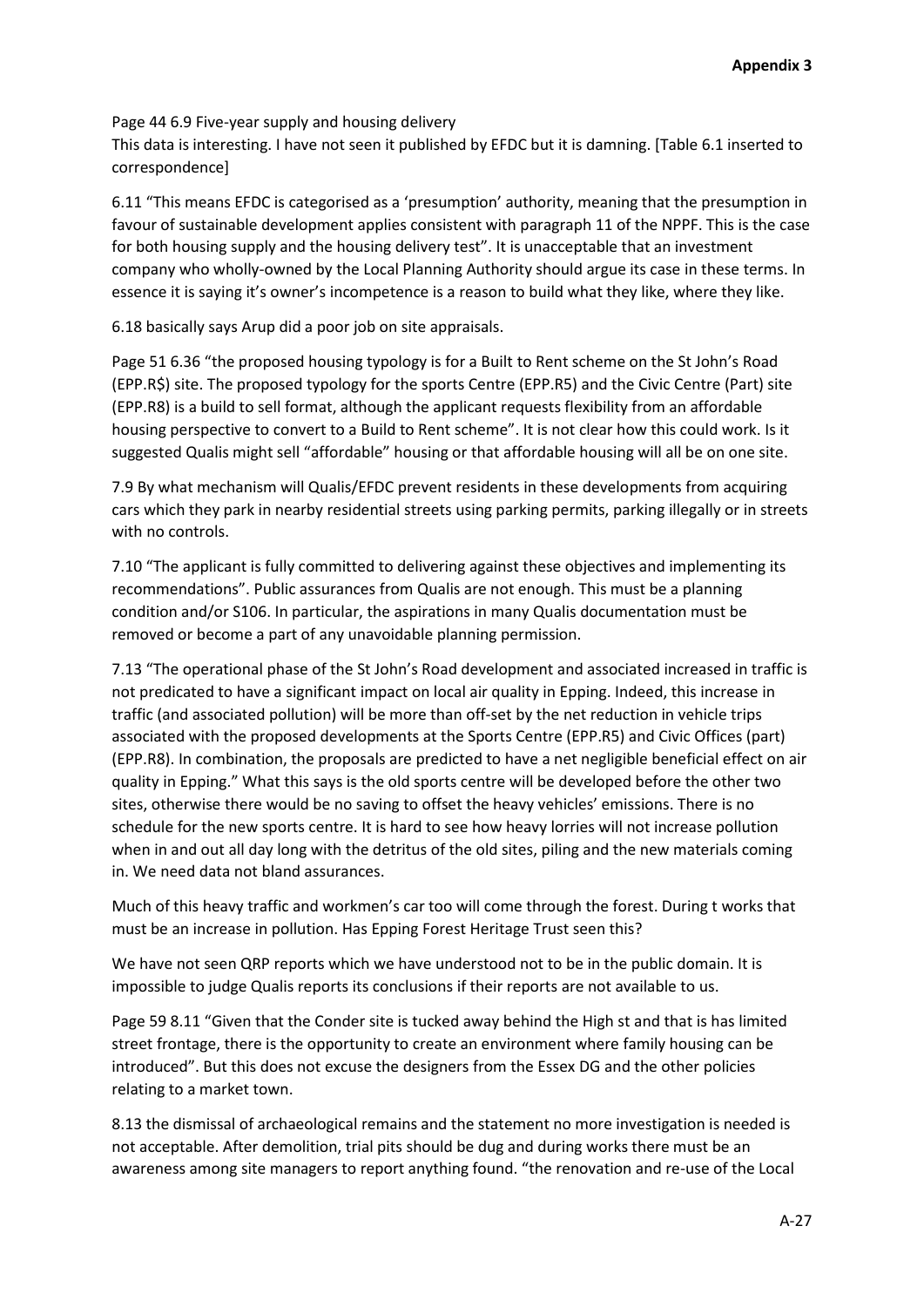Listed Buildings on the St John's School Application Site will likely necessitate the loss of elements of historic fabric;" – don't they know? Which fabric? Are they planning to gut the building? This should have been resolved before the applications were made. The application seems like rushed, incomplete projects, just like the Local Plan.

8.24 What are the mitigation arrangements to avoid damage to the pond and newts during works and to ensure the newts are able to live and breed normally after completion. For example, how to prevent accidental damage or human interference. How will they and other fauna migrate during and after works?

Page 79 Epping Town Centre Town Centre Strategy Report: what is the relevance of this document and which parts of it (if any) will be conditioned on any planning consent or subject to a S106? The inclusion of so much aspirational material, meaning less flow plans and artists' impression suggest there has been an attempt to confuse the public which one hopes will not work with officers and members of the planning committee.

Page 94: Precedent image: St Chads, Tilbury, Essex looks like a modern development and in any event it is not in keeping with their the Essex DG or Epping styles.

Page 99: the issue of the sports centre does not arise out of the Qualis "consultation" but at the very beginning of the Local Plan. "the perceived loss of sports facilities". What is this "perceived" word there for? Are Qualis taking issue with the public's views?

It is good to see, at last, a diagram of new sports facilities which was not included in the relevant planning application files on the planning portal, but these are not part of the current planning application. The planning application for the building in Bakers Lane does not show the layout or content of the facilities. I am not an expert but a single sports hall seems to me unlikely to provide all the sports now available and promised to be replicated.

"In respect of Sports Hall, the supply for sports hall for community use is at a deficit when compared with demand, for both 2917 and 2033, therefore there is a need to, at the very least, protect this quantity of supply. This does mean provision at the existing sites should be protected, as this relocation of facilities is not discouraged, to ensure the residents of the district have improved accessibility to high quality facility provision". Condescending by Qualis again. It is not their call. However, "in respect of squash courts, it is recommended that the existing level of provision of squash facilities are protected (2 courts in the case of Epping Sports Centre)" with which we agree.

"The conclusion of this exercise is that it is possible to deliver a swimming pool and and (sic) **all the existing sports facilities on the Bakers Lane site** (my emphasis added). This does results in the car parking being provided almost entirely on the Cottis Lane site as part of the multi-storey car park. As explained in the parking section, this is the most sustainable approach that responds to the no net loss requirement in the draft planning policy for the sites. Overall, the revised testing of the Bakers Lane site and the proposals for a full service leisure centre with Sports Hall and squash courts means that the strategy can be supported." This after several paragraphs basically saying the exact sports provided might be cut. As I understand it there will be a net reduction in parking places in Epping. The existing car parks at Cottis and Bakers Lane plus the existing sports centre do not seem to have been included.

Page 110 item 2 is an insult to private landlords. The reference to institutional landlords suggests it is EFDC/Qualis strategy to exploit friendly planning consent from the former so the latter can sell over developed sites to insurance companies offshore investors. Can we have some clarity on this please?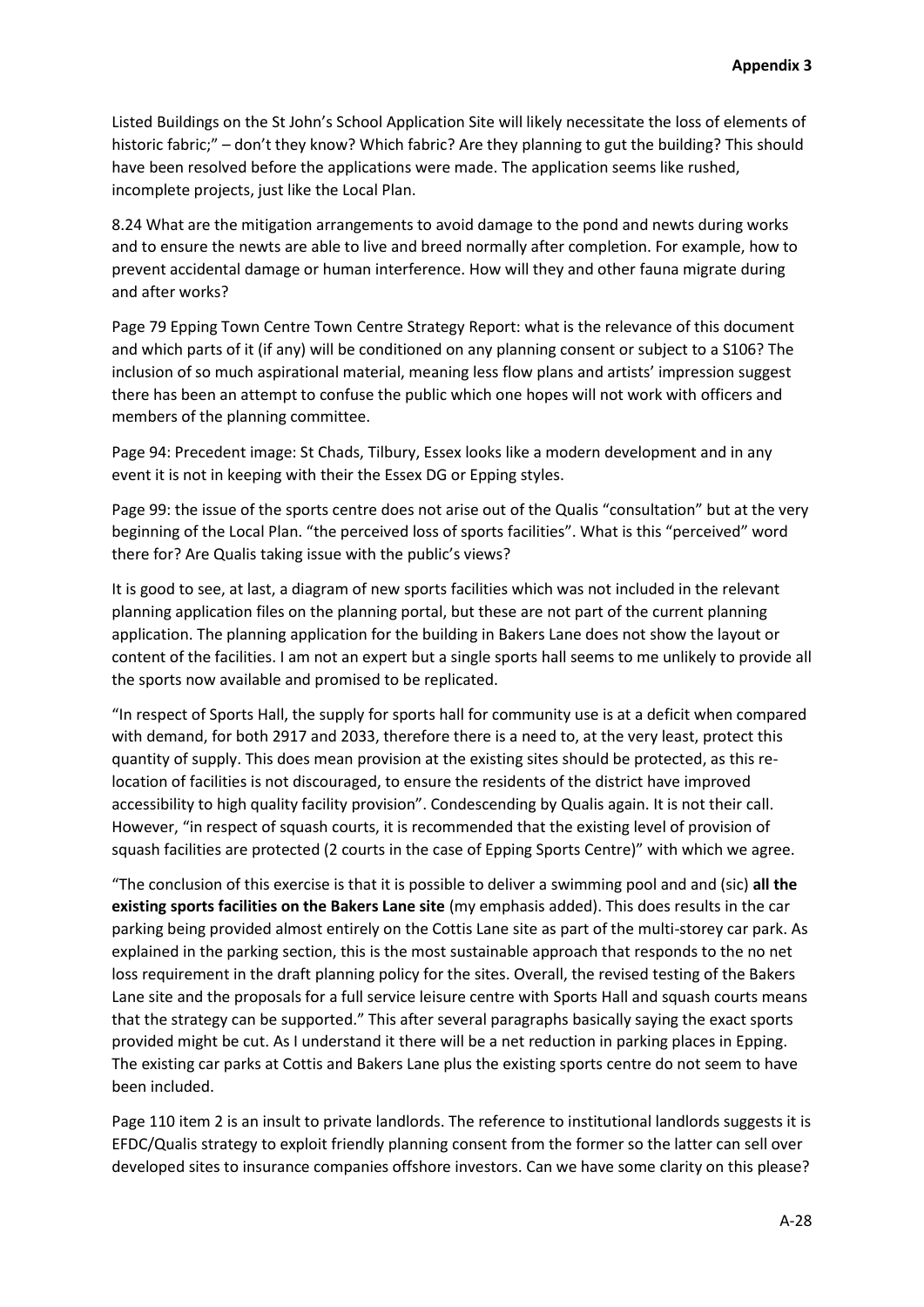The danger of uncertainty by Qualis about "affordable" is they might sell a black to (say) London Boroughs so local needy don't get a look in. Maybe they will sell the entire St John's Road site to an LB? There is nothing on page 112 to prevent such a sale outside the district and EFDC would not be able to prevent the independent management of Qualis from doing so if a high quick completion offer was to be made.

Page 116 Heads of Terms is skeletal and unacceptable. It is noteworthy how much aspirational material in the application documents is not reflected in the actual design proposals nor in the Affordable Housing statement or "Draft Heads of Terms for a Planning Obligation (Section 106 Agreement)"

### **Below ground drainage strategy**

Says estimated 1 in 100 year flow off the site would be 216/sec. That equates to 777.6 m3/hour. The proposed crate underground drainage capacity proposed in 296m3.

Something is wrong. Can this be clarifies please? To have only half an hour for 1 in 100 years suggests that 1 in 10 year flows might be a problem.

I cannot see anything on the permeability of the sub-soil which is critical to a crate and SUDS system working.

#### **Contaminated (sic) Risk Assessment and Ground Investigation report**

This seemed to be a very limited survey with few bore holes and of limited depth.

I could not see any reference to the effect of development on the newt pond, short or longer term. For example, could groundwater be contaminated or could the piling drain the pond.

## **EPF/1042/21 – Application to demolish**

Relates only to Conder and parking – not to Homefield House please confirm? What is the significance of files being names "NEW"?

Label on document Connection to Civic Office Plan Elevation says "New bricks to face of civic offices which is exposed following the demolision (sic) of the conder building. Bricks to match the existing conder building". Why would bricks not match the listed building whose façade is being reinstated thereby. What is the significance of the word "study" – is it not yet complete?

It is not clear from the documents what changes are proposed to the listed building and immediately-adjacent buildings.

Loss of 132 parking places but addition of 86 cycle places. What evidence is there this will work. It is EFDC policy to effect modal change but policy is not the same as outturn.

Application 17b – biodiversity – the issue of newts seems not to have been adequately studied.

Application says "Pre application meetings and QRP presentations held between April 2020 and March 2021 to discuss the details of the proposed application and supporting documentation." How does that relate to the public meetings they held? We must hereby repeat the criticisms The Epping Society wrote about (our questions were ignored and at the physical meetings Qualis people did not understand the area and could not answer questions). Our Local Plan responses are also pertinent, for example have the matters been resolved? Are these applications fully in accordance with (which version of) the local plan? Challenge page 9 of the D&A.

Q28 asks "For the purposes of this question, "related to" means related, by birth or **otherwise**, closely enough that a fair-minded and informed observed, having considered the facts, would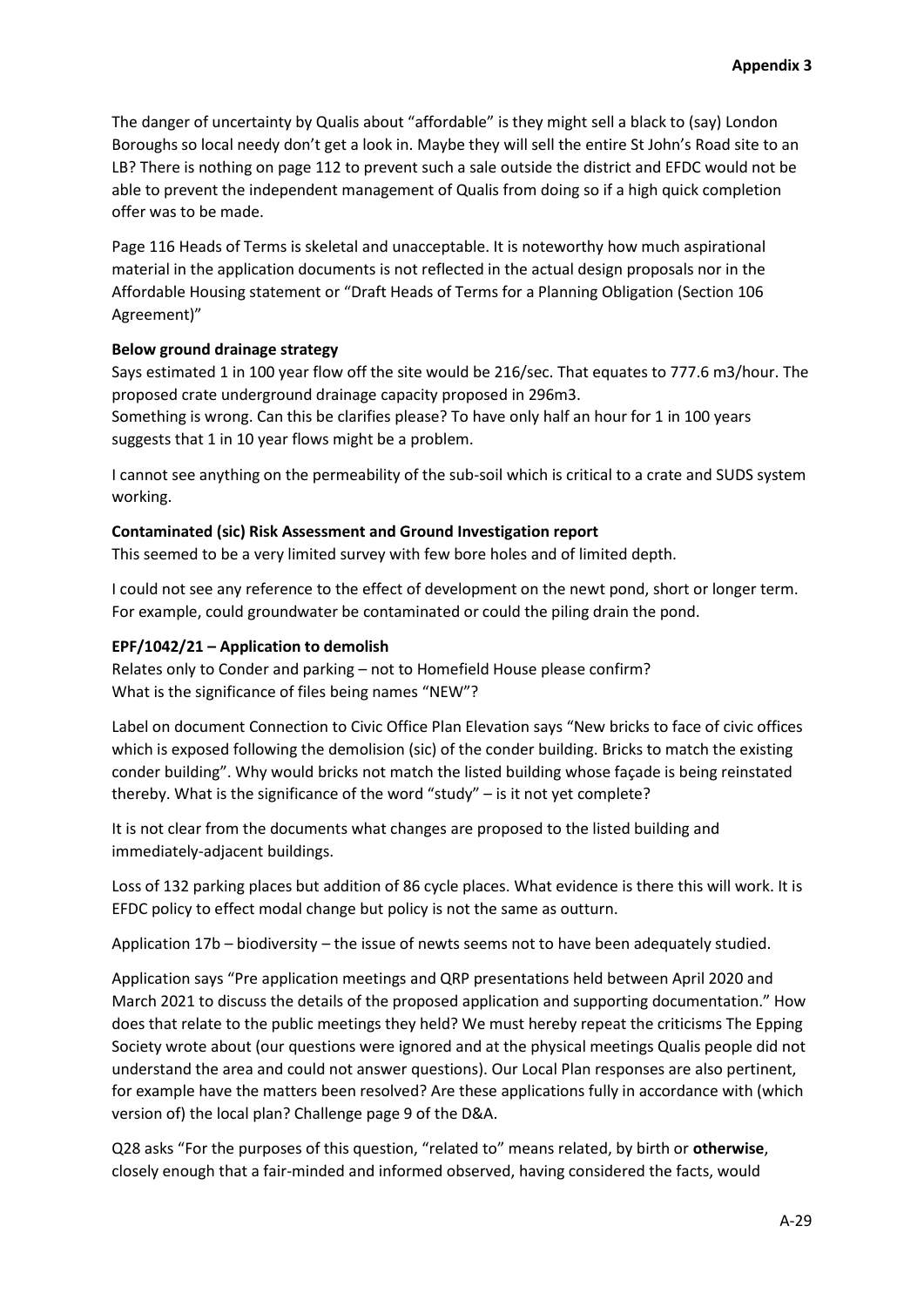concluded that there was bias on the part of the decision-maker in the Local Planning Authority." (my emphasis added). As Qualis is wholly owned by EFDC there seems ample reason why and informed observer might think there was bias by the LPA.

#### Design and Access Statement Part 1, 27 pages

NB is this the same for the building application?

Are the design impressions a part of the application and can the public be confident the design and features shown will be what is to be built?

It is surely aspirational rather than factual and the following might mislead "Qualis Commerical Limited (QCL), one of the three such subsidiary companies, will maximise the revenue & capital receipts from the commercial development of EFDC's strategic land and property assets". Is that a planning consideration or is it improper pressure on the planning committee?

The D&S document introduction says it is a "Pre-application presentation". When will we see the final one for the application. It is dated March 2021 so what presentation does it refer to?

It says "to provide new residential properties for the Epping community" but what restrictions will there be on the buyers and tenants of these dwellings to ensure that statement is met. "The development of this site aims to provide a range of residential property to serve local residents" – apart from the trite point that a resident will be "local" after they move in, in what way will these dwellings be for local people? D&A page 10 says "Reduce the reliance on car borne transport with the introduction of pedestrian only areas and cycle accessibility" – to achieve that residents must be prevented from owning cars which they park elsewhere. What arrangements have been proposed to enforce that?

"it contains a newt pond located within a brick enclosure" – does that allow the animals to migrate in and out and will the structure remain. Is it a good idea to have a play area adjacent to newt pond?

Page 8 is just meaningless tosh! Page 8 – what is "PV" – would lay readers know? Drainage strategy seems vague and under specified.

The D&A on this application (for demolition at Conder) is confusing as it also refers to the other sites Qualis are applying to develop. Accordingly it is hard to work out what they are promising here and what relates to other applications.

Page 9 "we are seeking to create residential communities" – we do not want new communities in Epping; we want a single community.

Page 10 talks of a "circuitous route" to join up these sites but this is just a back route through the town. Are funds to be set aside to achieve this and what progress has been made?

Re sports centre "create and attractive, usable eternal amenity space at the heart of the site for use by all residents" – what is "eternal" about it?

"Establish a confident architectural language that respects the heritage of the surrounding area"  $-1$ looked for evidence of what this means but the proposed designs seems foreign to our market town, How does that relate to the Essex Design Guide (now to be part of the Local Plan)? See planning statement page 25 Policy DM9 – High Quality Deisgn 4.41 "All new development must achieve a high specification of design and contribute to the distinctive character and amenity of the local area" - I do not think the designs do that.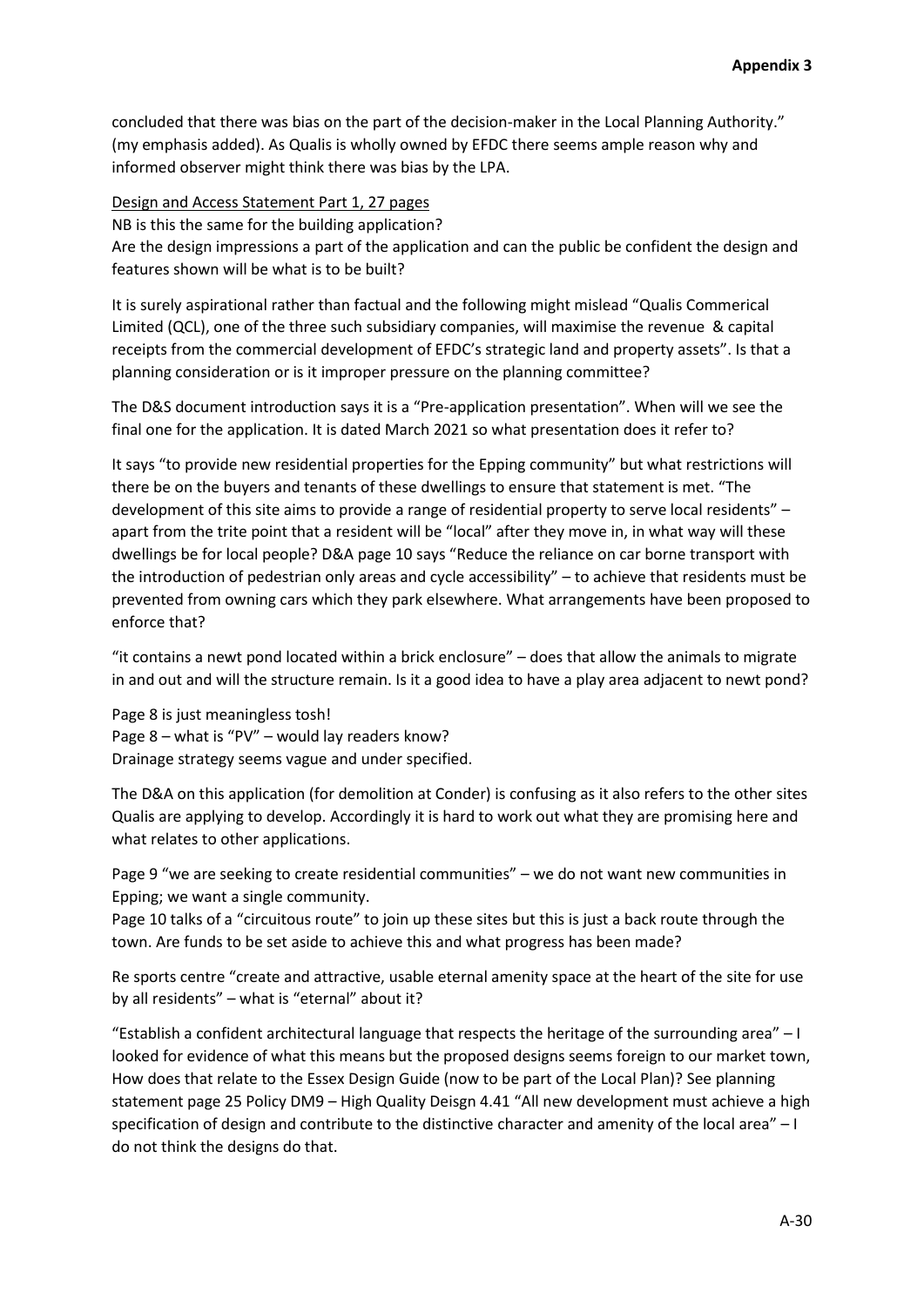Page 11 shows a picture of woodland entitled "Epping Town Centre". Where in any of the development sites will that be planted and in what time scale will the vegetation reach the maturity shown?

We should ask that any consents should require the facilities and features referred to in the D&A to be delivered and all these to be maintained in good condition until at least (say) 36 months after practical completion. We should ask for PD to be excluded. Also, what is the repair and maintenance contractual arrangement, will public parking be barred within the sites (commuters etc.) and will parking be strictly limited to the places shown so, for example, delivery vehicles and disabled ones come out of that not in addition to it). Will parking other than in designated bays be prohibited and policed? Page 13 says "the provision of on-site car club/car sharing or pooling arrangements, visitor parking and blue badge holders" – does that mean all these are included in the 18 parking places applied for? What specifically has Qualis done about car clubs?

Will full fibre broadband, EV charging be installed for every home/parking place?

Will there be restrictions on hanging washing on balconies or using them for general storage? If not these developments could become slums very quickly.

When appraising their designs against 'Building for a Healthy Life' has attention been paid to potential home working? Is there a check list to demonstrate compliance with this and other standards referred to?

Page 14 "The objective of the development is to create an oasis of family housing arranged around the central visual amenity of the ecological area and pond" – will the public generally have full free access at all times to the areas not allocated to private dwellings?

Page 24 is intended to show commuter movements before and after the proposed development but the diagrams are labelled the same as on the following page 25.

Page 27 shows two new roundabouts in the High Street but these have not been consulted upon and details of how they would related to existing roads and pavements and to the protected greens is not stated.

#### Design and Access Statement Part 2, 29 pages

Page 1 refers to opportunities the applicant has identified for improving the centre of Epping. Is the applicant committing to do this work, will the detail be consulted upon and will its delivery be a condition of planning consent? Given the time it has taken so far to not replace a removed tree with a living replacement (Theydon Pace, which has not been identified for improvement) what timetable have Qualis proposed for ordering and planting trees? What is the intended meaning of arrow heads on the lines which depict "Street tree improvements"?

Page 2 shows a number of works but their status is not made clear. A new pedestrian route is shown across Bell Common yet there are already two such paths; is it proposed to make these hard surfaces and has the Forest been consulted? A number of roads are coloured in relation to a legend "Wider Pedestrian Routes"; is it intended to consult on these, are Qualis committed to deliver these and when? What will be the effect on cyclists and motorists, delivery drivers and parking?

A new pedestrian crossing is shown at the busy southern junction of Hemnall St with the High Road; is that the best place for it? St John's Road is shown for "Potential Lane Enhancements"; what is that meant to indicate as there is already a two lane road with wide pavements each side? Will this be consulted upon and who pays for it and when?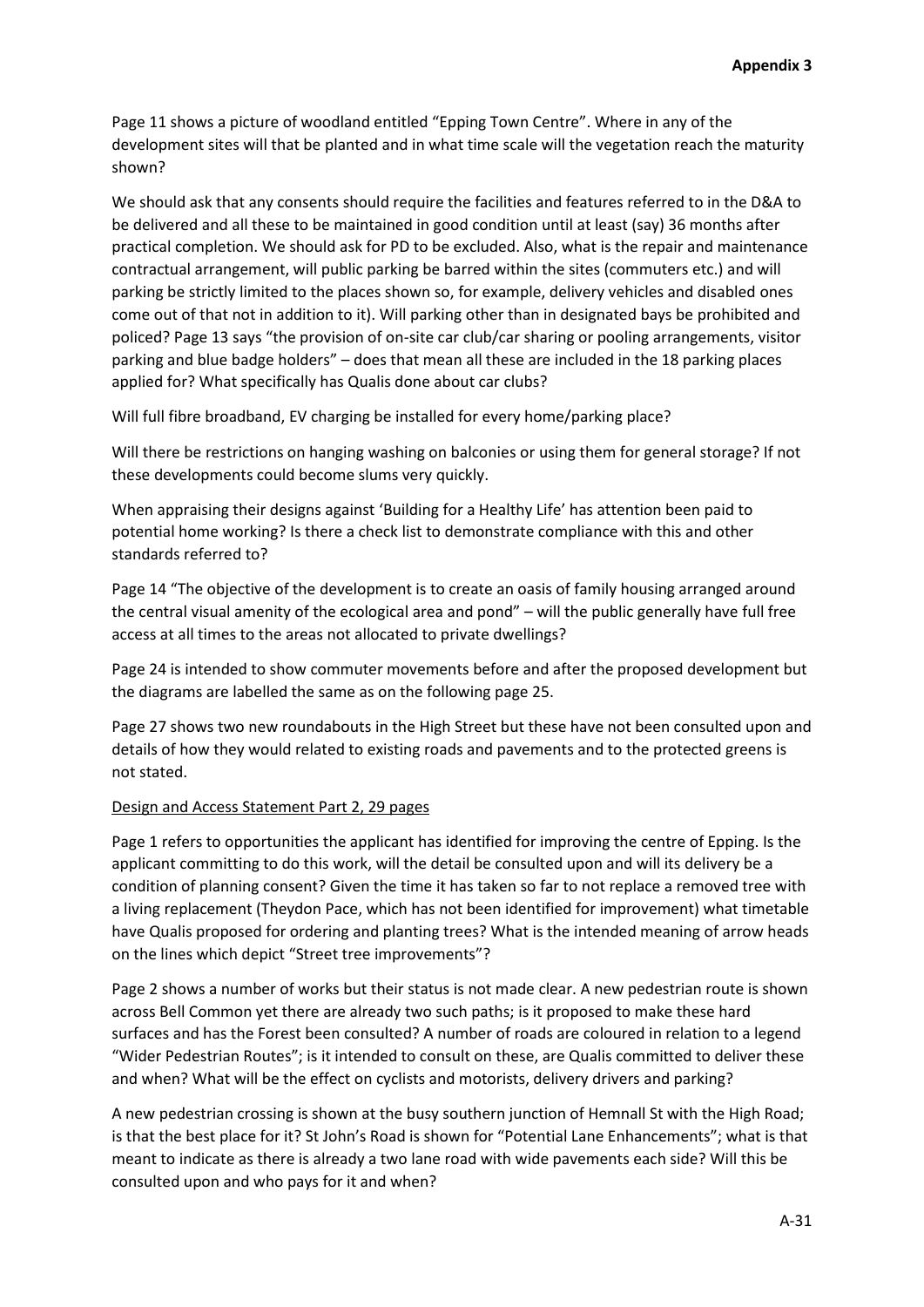Page 3. We believe the Black Lion is nationally listed and if not it should be without delay. I note that the Conder building is in the Conservation Area. What are EFDC/Qualis intention for EPP.R10 (is this in the current scheme as not clear on this page)? Will the views identified be preserved; page 29 does not indicate that is intended?

Page 8 Epping Neighbourhood Plan (a draft document not yet completed) refers to constraints the working group felt important. Can we be assured the existing sports centre will not suffer limitations in its functionality before new similar facilities are available in the town. The page refers to the Essex Design Guide; can we be assured the proposed new buildings comply with that in form and context?

Page 9 shows Qualis have had access to the QRPs meetings. Are these public documents? If not why has a private independent developer had access? If so, where can we see them?

Page 13 and other pages before and after it refer to the public consultation by Qualis. We did not consider that exercise was adequately carried out and it is not clear how the views of the public have been used to change and improve the proposals. Refer Adam Long's letter for the Epping Society at the time. I have not read most of the rest of this material on consultation and process because I think we should reject it all as a sham.

#### Design and Access Statement Part 3, 27 pages

Page 1 please confirm that gable to the street designs are acceptable under the Essex DG. Where in Epping does that design commonly appear, please? The flat roof appearance of block B is not a traditional Essex or Epping design feature, unless it is intended to imitate the facades often added to ancient buildings a century ago and which some of them demolished in the 1960s and 1970s would have had. The image of block B on page 3 and 4 shows the boxiness of the design. Please can you explain "Terraces transitioning in to area outside conservations area front-ing onto landscape"?

Page 3 will semi-mature trees be planted as shown in the illustrations. We urge native species? Page 7 shows an example of "robust brick detailing" but it is not made clear where such forms are found in Epping nor where it will appear in the proposed development.

Page 8 will the LPA confirm that parking in the site will be limited to allocated parking places for use only by residents and their visitors, plus emergency vehicles calling on residents, of course? Will the site be a public right of way?

Page 10 "particular feature corners are emphasised through projecting brickwork and recessed panels" these were not apparent in the images. Block A looks very boxy and if this is the intention it succeeds in being very forgettable. This is a missed opportunity.

Page 12 Please confirm the well-loved magnolia is to be retained and protected throughout the works. Trees generally: as the site is now controlled other than by EFDC, will TPOs be immediately put on important specimens within the sites?

Page 13 "new bricks to face of civic offices which is exposed following the demolision (sic) of the conder building. Bricks to match the existing conder building" seems wrong; the bricks should surely repair the corner of the listed building with matching brickwork. Why match the existing building which is to be demolished?

Page 16 The choice of bricks, fenestration and gables to the street do not seem to echo any existing degree of development in Epping. The gable edge with modern flashing is also not seem in Epping other than, perhaps on other recent (lower quality) commercial buildings. Please justify.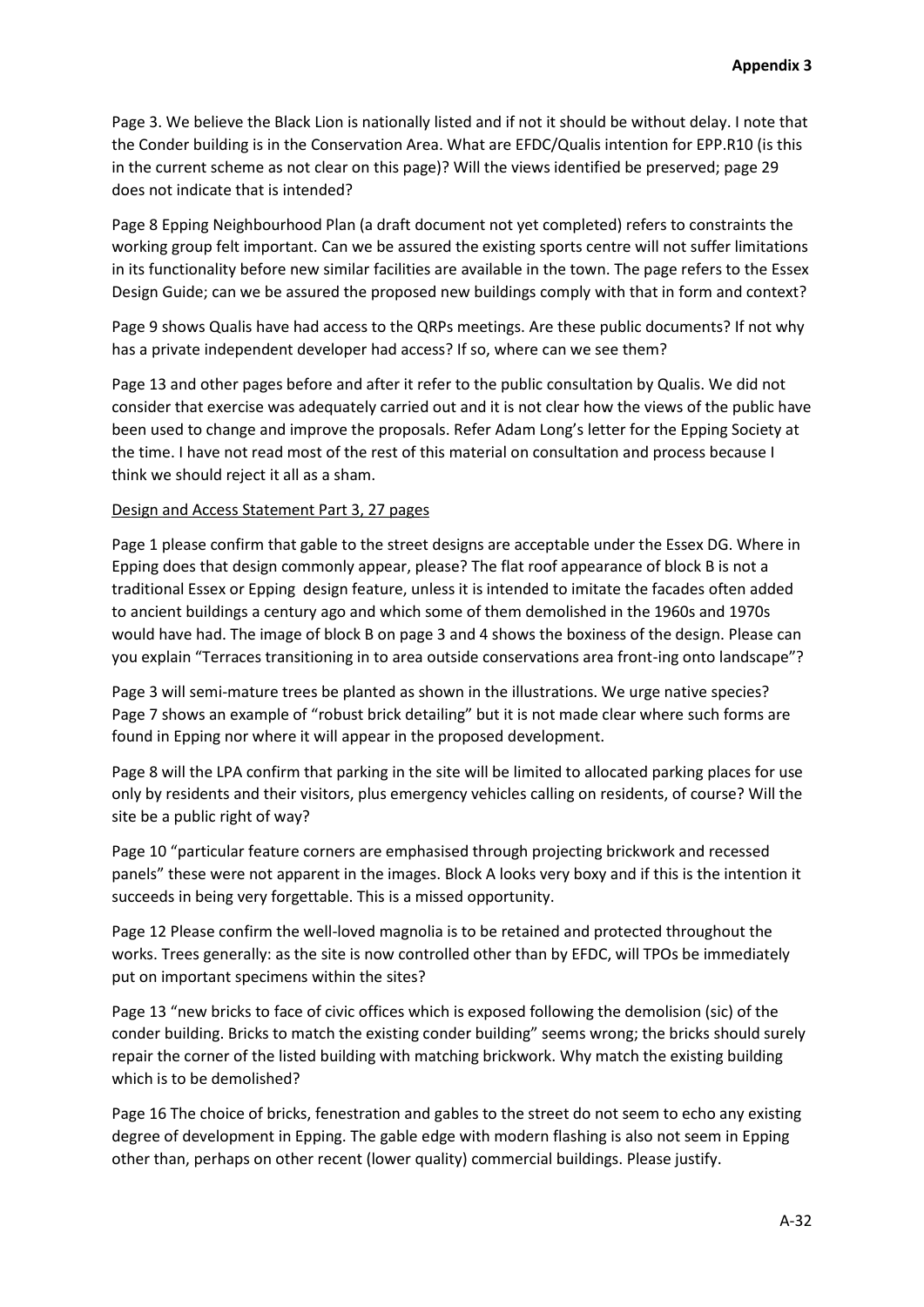Page 18 where in Epping or Essex is soldier course banding a common feature?

Page 20 the balcony views emphasise how important it will be to prevent them being used for drying washing or storing household equipment and materials.

Page 23 where in the EFDC emerging local plan or in the Essex DG does it authorise "As the houses on the sire are wholly outside the conservation area, a more modern roof has been used to bring dynamism to the key communal amenity"?

Page 24 In the writer's experience, metal railings on balconies seriously reduces their amenity because of strong winds. What studies have been done to ascertain the possible wind tunnel effects of the new development as proposed?

#### Design and Access Statement Part 4, 29 pages

Page 2 this image does not relate in any way to established styles in Epping.

Page 5 LPSV?? Parking paces of only "2.4m x 4.8" are impractical, especially for older and disabled users, unless they are adjacent to unobstructed open ground or pavement. For all the discussion of car clubs, there are none allocated in this site. There is no reference to EV charging points – why not? Cycle storage places are not marked – why? What is a "maintenance space"?

Page 6 what arrangements, in leases or otherwise, will ensure waste bins are put away?

Page 7 "private cycle storage for houses 2no cycle storage spaces have been allowed for within the gardens of all houses" – this seriously encroaches into already small private amenity areas.

Page 9 "Qualis have been requested by EFDC to provide this strategy document as a means of stimulating discussion and debate about the Town Centre public realm". May we conclude that pages 9-12 only are outside the scope of the current planning application? Actually they have no place in this document which is intended to support a planning application and should be removed.

Page 13 is headed "Cottis Yard" – are we to assume it does not apply to the Conder application. It appears that Qualis will carry out works outside the application sites. Is that so and will the delivery be subject to a S106 agreement. Green roofs slow down the discharge of rainwater and in the right weather conditions they can dissipate water through evaporation. Water vapour is, of course, a principal greenhouse gas. Swales can do the same for ground surface water. Management of green roofs and swales is critical to their success and the appearance of the site; swales, in particular, are susceptible to vandalism and other damage. What management arrangements will exist? Have calculations demonstrated that these solutions will adequately handle the rainwater forecast because routes for run-off away from the site are very limited?

Pages 15-17 most people would regard the magnolia as above grade B (moderate with limited life expectance) There seems to be an inconsistency between the plans on pages 16 (says removal) and 17 (says retained) for trees opposite the turning point in Homefield Close. Page 16 does not show that the existing planters will be removed and the reason for its removal stated elsewhere is not explained. What size lime trees will be planted on the High St at this point? May we be assured that the landscape masterplan will be delivered as part of any planning approval?

Page 23 swales are not easy to distinguish on the plan.

Pages 25-28 is this an idea, an aspiration, a plan or a commitment? We doubt the safety of a nature play area near the very busy roads of the High Road and Hemnall St. "Being centrally placed within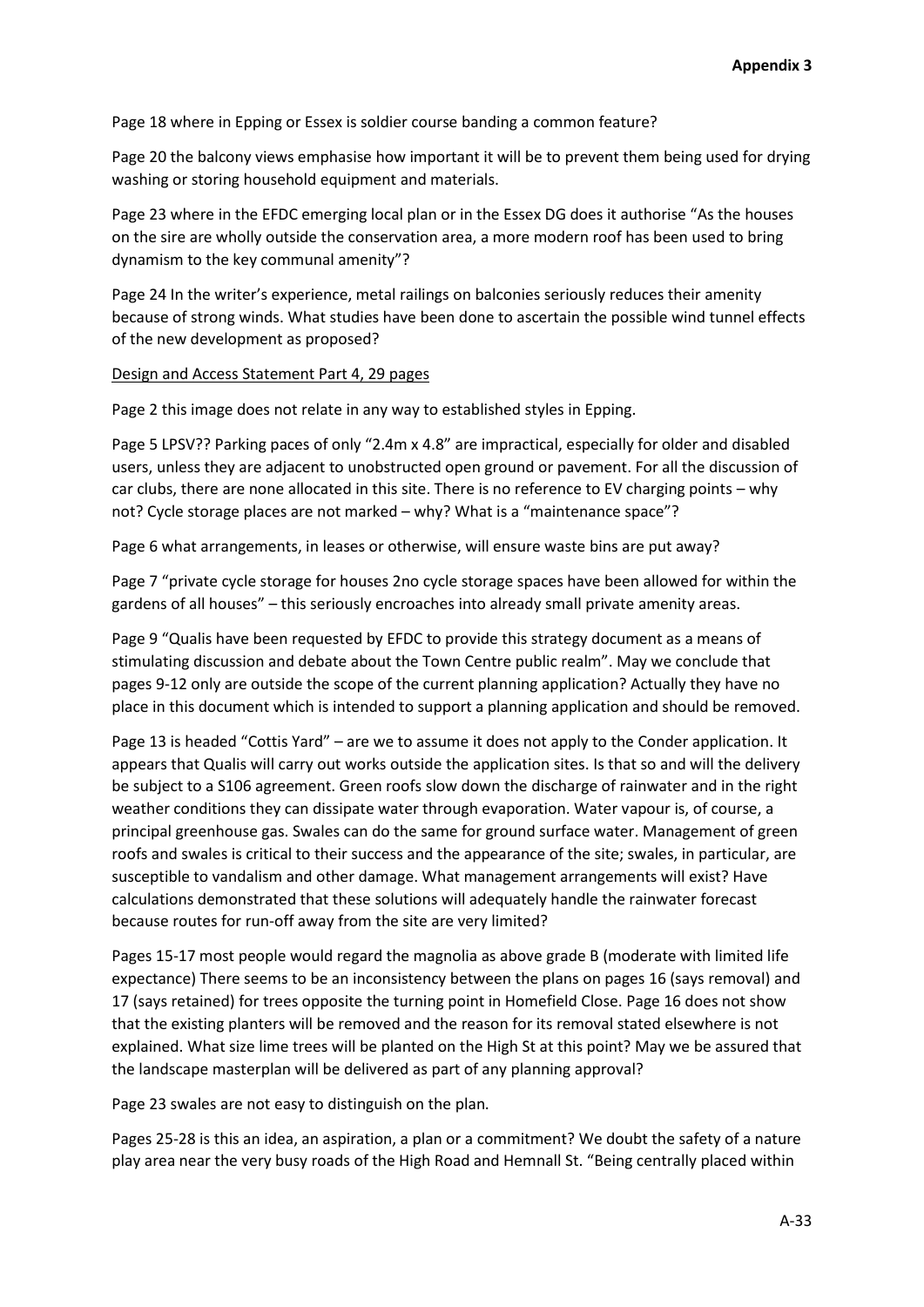Epping Town Centre" – really? Have you measured how far away Stewards Green Road is, to say nothing of Epping South?

#### Design and Access Statement Part 5, 34 pages

It is difficult to tell how much of this is aspiration, how much recalling EFDC draft local plan and how much is a definite commitment which any planning approval would make enforceable.

### Design and Access Statement Part 6, 3 pages

Page 1. Is "a single vehicular access point off the High Street" safe for emergency vehicles and residents exit in case emergency? Over what time period will the proposed development become sustainable given the considerable amount of high energy materials to be removed and (presumably) subject to low value recycling, and the cost of the materials to built and maintain the proposed structures and services?

It seems unclear to us that the heritage objectives have been met. We are not satisfied the materials fit well into Epping's existing buildings and the designs seem to be out of line with EFDC policy and the Essex Design Guide.